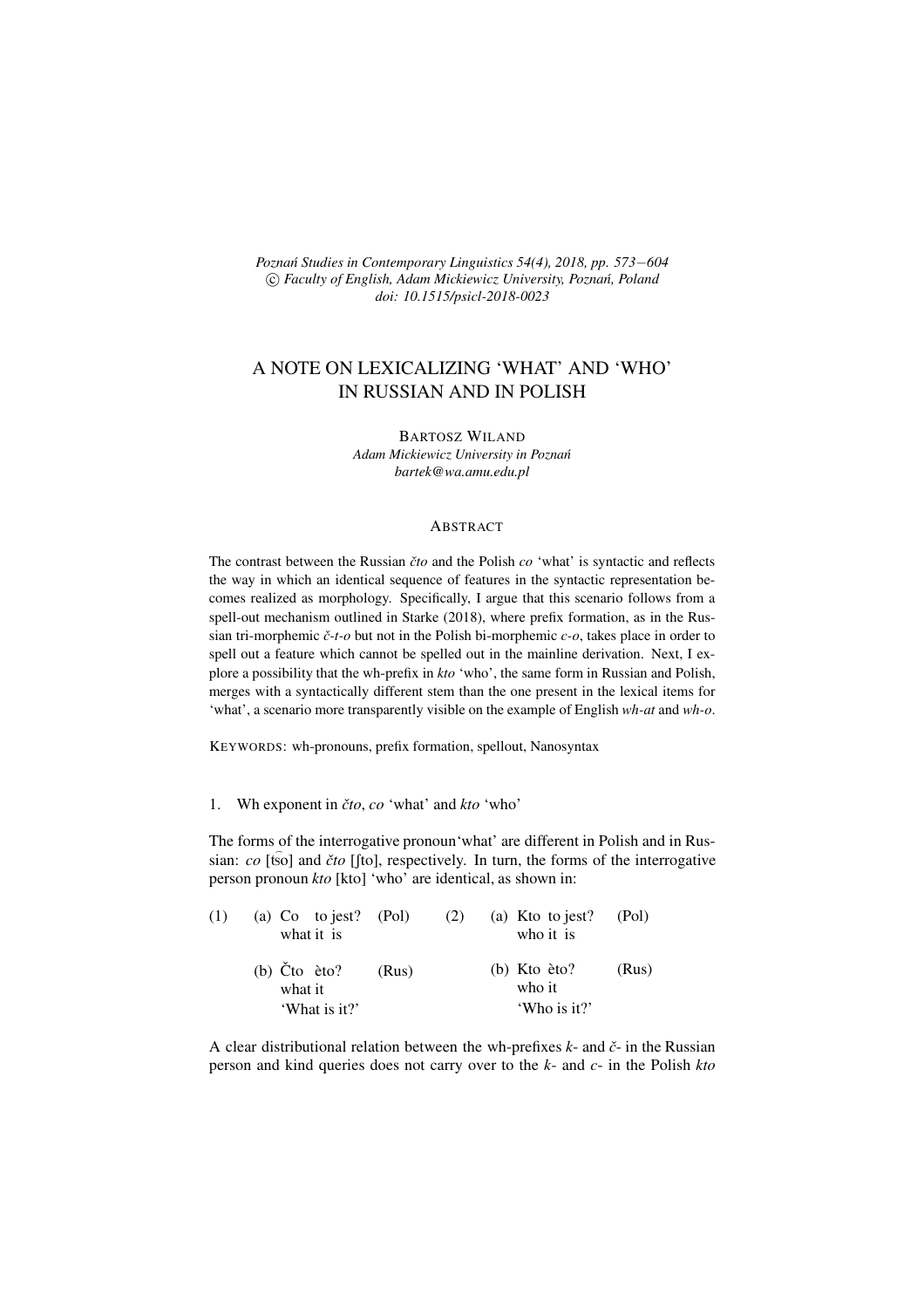'who' and *co* 'what'. The problem of the unattested \**cto* in Polish is not resolved by phonology as there is no rule in Polish phonology that leads to t-truncation and there is no constraint that rules out a word-initial  $ct$  [tst] cluster, either.<sup>1</sup> In fact, all word-initial consonantal clusters are in principle permissible in Polish, the position advanced in Scheer (2007), who submits that all non-existing examples of word-initial consonantal clusters in Polish (among other Slavic languages) are accidental rather than systematic gaps.

Specifically, Scheer argues that in languages where sonority increases in word-initial clusters any non-occurring #RT cluster is always a systematic gap.<sup>2</sup> For example, in a TR-only language like English, *lbick* is an impossible word due to the violation of the increasing sonority rule, while *blick* is a possible word as it observes the sonority rule. In contrast, in languages that do not observe the increasing sonority rule, any unattested word-initial consonantal cluster is a lexical accidence. Scheer shows this on the example of #RT and #TR clusters in "anything goes" Slavic languages. For example, the #rt cluster appears in the Polish *rteć* 'mercury' but the #rp cluster is unattested.<sup>3</sup>

While the Slavic #RT and #TR clusters constitute a robust illustration of a general situation where in 'anything goes' languages any missing word-initial consonantal cluster is an accidental gap, Scheer (2007: 349) states that the same result carries over to non-TR clusters, including #TT and #RR clusters. For the case we are considering, this means that the unattested word-initial *ct* [ţt] in Polish resists a phonological account.

In what follows, I will argue that the contrast between the Russian *ˇcto* and Polish *co* is syntactic and results from the way the common underlying syntactic representation of these pronouns (i.e. a hierarchical structure) is realized as morphology (i.e. a linear structure). Specifically, the Russian *ˇc*- is a wh-prefix on a case inflected bi-morphemic demonstrative stem *t-o*, while the Polish *c-* realizes both the demonstrative stem and the wh-feature. I will argue that such a pattern follows from a spell-out mechanism advanced in Starke (2018), where prefix formation, as in the case of Russian *ˇc*, takes place in order to spell out a feature which otherwise cannot be spelled out in the mainline derivation.

Such an explanation, however, does not yet account for the contrast between the wh-exponents that we find in *ˇc-t-o*/*c-o* 'what' on the one hand and in *k-t-o*

<sup>&</sup>lt;sup>1</sup> Though the *ct* [tst] cluster does occur in Polish word-internally, it does not occur word-initially: both within a single morpheme as in *oct-u* 'vinegar-GEN' and at the morpheme boundary in compounds as in *brac-two* 'brother-hood'.

 $2$ <sup>2</sup> T stands for an obstruent, R for a sonorant, and # for a word boundary.

<sup>3</sup> More precisely, Scheer (2007: 351) reports that out of 126 logically possible sonorant-obstruent sequences (6 sonorants, 21 obstruents), 20 are attested word-initially in Polish and the rest are accidental gaps, whose absence in word-initial clusters is not attributed to any phonological constraint.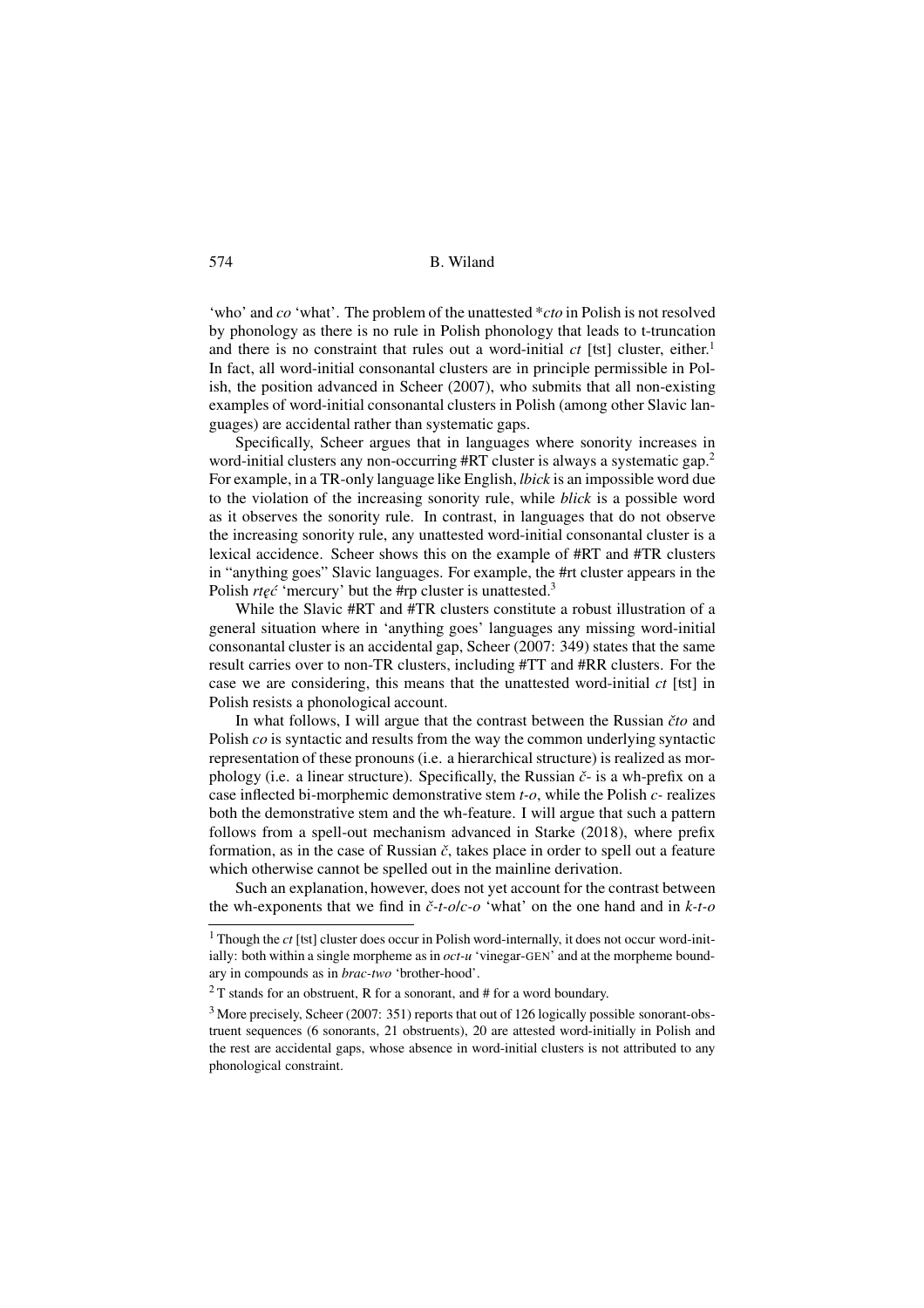'who' on the other, which indicates that *k-* spells out a different lexical entry than  $\check{c}$ - and  $\check{c}$ - do. Essentially,  $\check{c}$ - $\check{c}$ - lexicalize the wh-feature in the kind query 'what', while *k-* lexicalizes the wh-feature in personal pronouns (and in a variety of other stems, too, as for instance in the Polish *k-iedy* 'when', *do-k-ad* 'where to', or in *g-dzie* 'where' and *g-dy* 'when', where the prefixal *g-* [g] appears to be a voiced allomorph of *k-* appearing before [d]).

In a system like Starke (2018), the position of lexical items in a morphological representation (including the prefix vs. suffix distinction) follows from the spell-out procedure based on the shape of lexical entries. Under such view, the *ˇc*/*c-* vs. *k-* contrast should reflect a structural difference of lexical items for kind and person queries, a possibility I will explore in what follows.

### 2. Demonstrative stem

Descriptively speaking, Polish and Russian wh-words like *k-to* and *ˇc-to* contain a demonstrative pronoun *to*, which itself comprises a nominal root *t-* and a neuter nominative case suffix *-o*, which shows syncretism with the accusative, as indicated in the declension paradigms of the singular demonstrative:<sup>4</sup>

| (3) | (a) Polish  |                      |       |                 |  | (b) Russian |                      |         |                 |  |
|-----|-------------|----------------------|-------|-----------------|--|-------------|----------------------|---------|-----------------|--|
|     |             | М                    | F     | N               |  |             | М                    | F       | N               |  |
|     | NOM         | t-en                 | t-a   | $t-O$           |  | NOM         | t-ot                 | t-a     | $t-O$           |  |
|     | ACC         | t-ego                | $t-e$ | $t-O$           |  | ACC         | $t-0.00$             | t-u t-o |                 |  |
|     |             | GEN t-ego t-ej t-ego |       |                 |  |             | GEN t-ogo t-oj t-ogo |         |                 |  |
|     |             | DAT t-emu t-ej t-emu |       |                 |  |             | DAT t-omu t-oj t-omu |         |                 |  |
|     | LOC.        | t-ym                 |       | $t$ -ej $t$ -ym |  | LOC         | t-om                 |         | $t-oj$ $t-om$   |  |
|     | <b>INST</b> | t-ym t-a t-ym        |       |                 |  |             | INST t-im            |         | $t$ -oi $t$ -im |  |

(b) Russian

Just like English, Polish and Russian make a two-way morphological distinction between adnominal forms for *this* and *that*: *to* and *tamto* in Polish, *èto* and *to* in Russian. These two forms are used to describe a three-way deictic contrast between the proximal (close to speaker), the medial (close to hearer), and the distal (far from speaker and hearer).<sup>5</sup>

Cross-linguistically, such a three-way contrast is realized by one, two, or three distinct lexical items. An example of a lexical item that is used in all three

<sup>4</sup> The suffix *-o* is an exponent of neuter nominative and accusative case also for a considerable subset of lexical nouns, e.g. *okn-o* 'window-NOM/ACC' (Pol & Rus).

<sup>5</sup> Polish *to* and Russian *èto* also serve as indeclinable pronouns in *this is*/*these are* constructions as in (i)-(ii) below where, unlike in English, they do not show the number concord with the noun.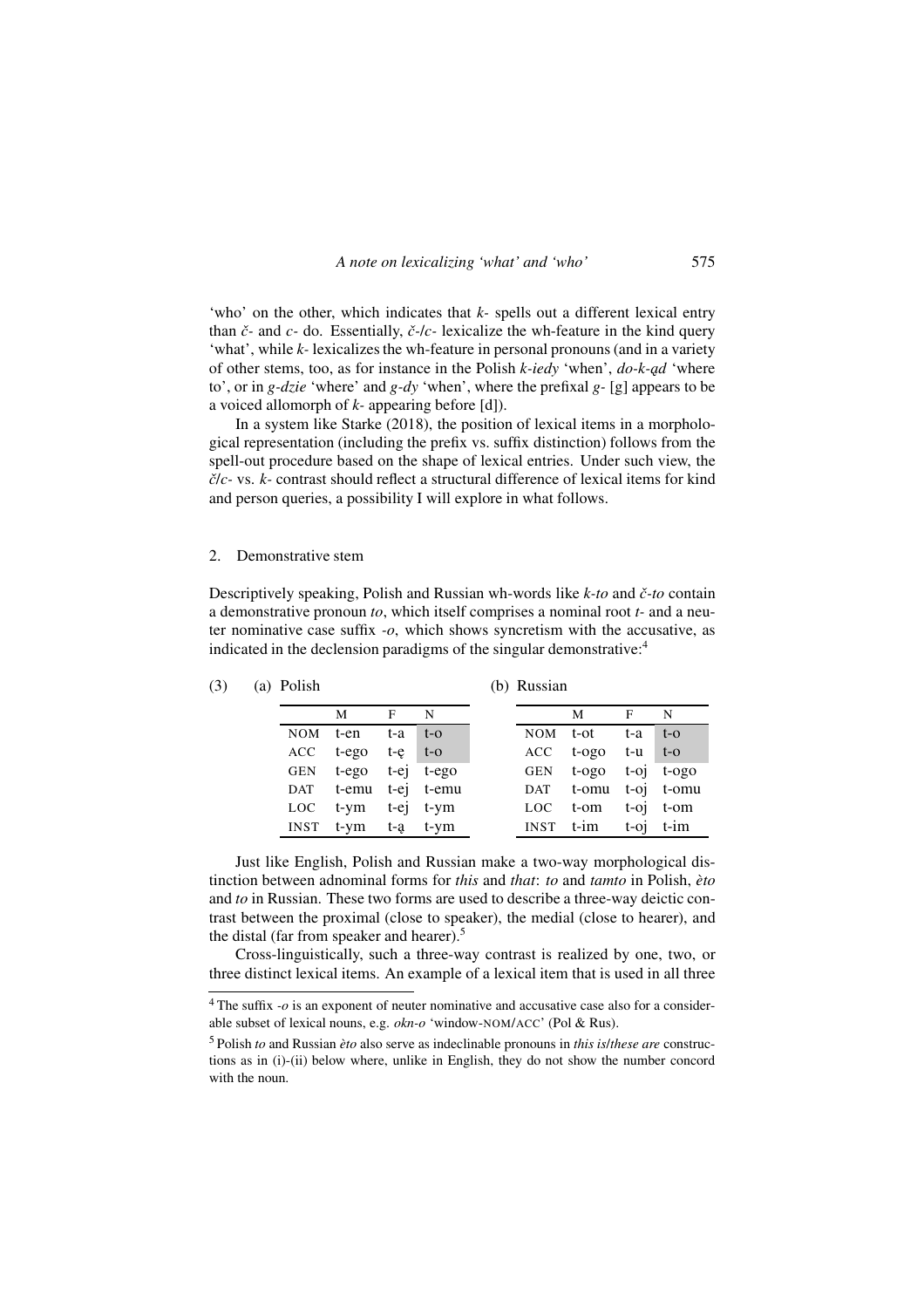| 576 | B. Wiland |
|-----|-----------|
|     |           |

contexts is the French *ce(tte)*: 6

(4) French ce PROX/MED/DIST newspaper<sub>M</sub> journal

Languages like English, Polish, and Russian have two distinct lexical items that express the deictic contrast:

(5) Polish to PROX/MED DIST car<sub>N</sub> / tamto auto (6) Russian Èto / to PROX MED/DIST dress<sub>N</sub> plat'e

The three-way deictic contrast is morphologically realized also by three distinct lexical items. We find it for instance in Basaá (Bantu, A43), where all nominal classes overtly mark the three-way distinction, in Spanish, or in Japanese, where the demonstrative markers are bound morphemes which merge with pronouns, determiners, and adverbs, as shown in:

(7) Basaá (Hyman (2003: 267))  $(a)$  líní / lî PROX MED DIST / líí (class 5) (b) tíní / dî PROX MED DIST / díí (class 13) (i) To są nasze ciasteczka this are our cookies (ii) Èto naši pečen'ja

this our cookies 'These are our cookies.'

<sup>6</sup> More precisely, the singular form *ce* modifies masculine nouns that begin with a consonant (e.g. *ce verre* 'this/that' glass), *cet* modifies masculine nouns that begin with a vowel (e.g. *cet oiseau* 'this/that bird'), and *cette* modifies feminine nouns (*cette voiture* 'this/that car'). All these forms can denote proximity to speaker, hearer, or remoteness from both speaker and hearer.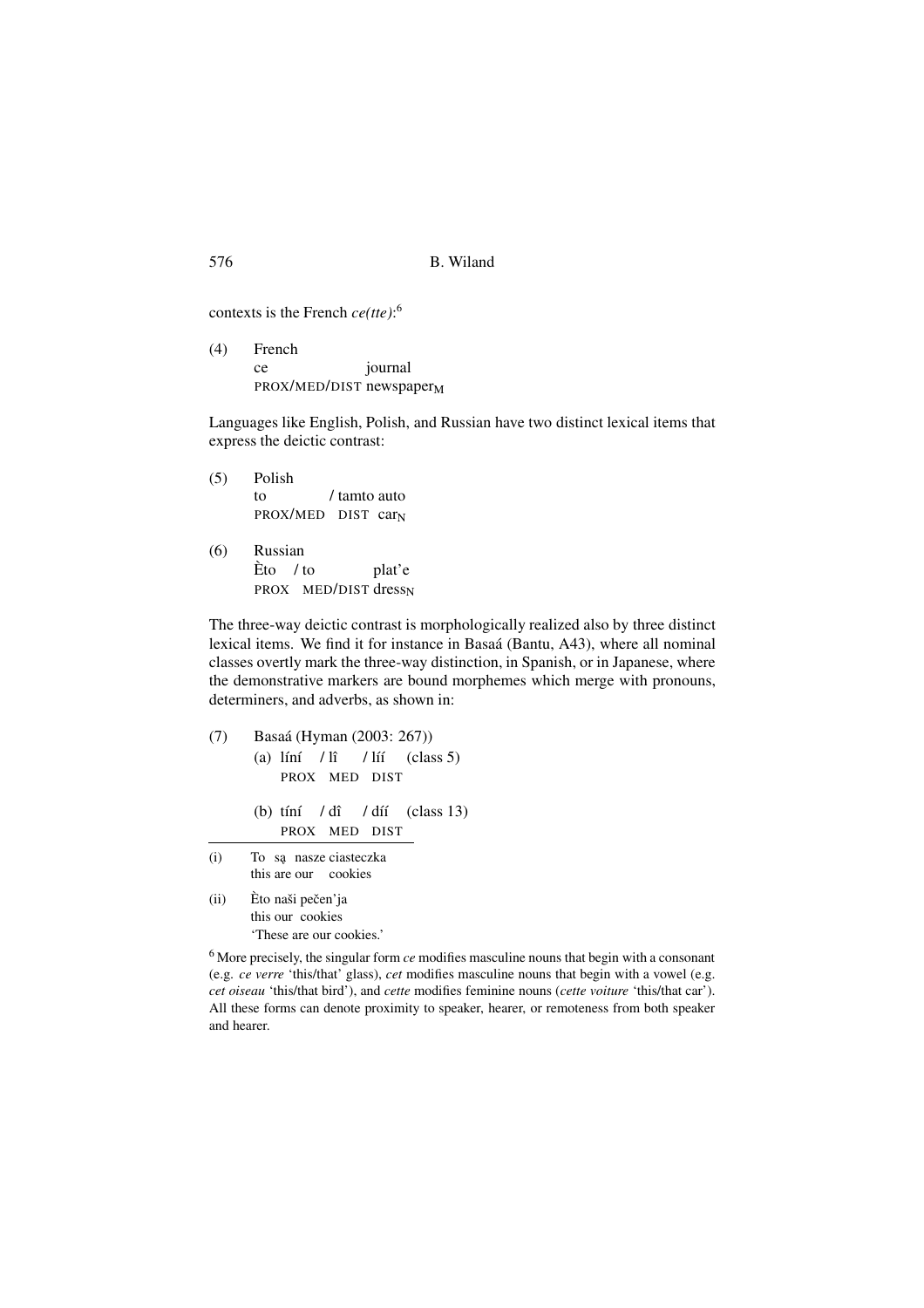- (8) Spanish este / ese / aquel PROX MED DIST
- (9) Japanese (Hoji et al. (2003: 97)) ko-/ so-/ a-PROX MED DIST

Lander and Haegeman (2016) argue that the proximal–medial–distal contrast reflects a universal deictic syntactic structure in which the proximal is structurally contained within the medial, which is structurally contained within the distal, a containment relation that can be described as in:

```
(10) distal > medial > proximal
```
A tool that Lander and Haegeman adopt to turn this containment relation into a morphological representation is phrasal spell-out, an essential feature of Nanosyntax, which I will outline in certain detail in the following section. In such an approach, deictic markers are lexical items that spell-out phrasal layers of the structural representation of the sequence in (10). This can be illustrated on the example of Japanese proximal *ko-*, medial *so-*, and distal *a-* as in:<sup>7</sup>



Lander and Haegeman argue that the evidence for the sequence in (11) comes from morphological containment and syncretic alignment found between the markers of spatial deixis.

The argument from morphological containment is based on attested patterns of polymorphemic markers of spatial deixis, which are consistent with the hierarchy in (11). The attested patterns include the proximal marker inside the me-

<sup>&</sup>lt;sup>7</sup> Throughout the paper,  $\Rightarrow$  indicates how a node in a syntactic representation is spelled out and ⇔ indicates the pairing between the structure and the phonetic exponent of a lexically stored tree.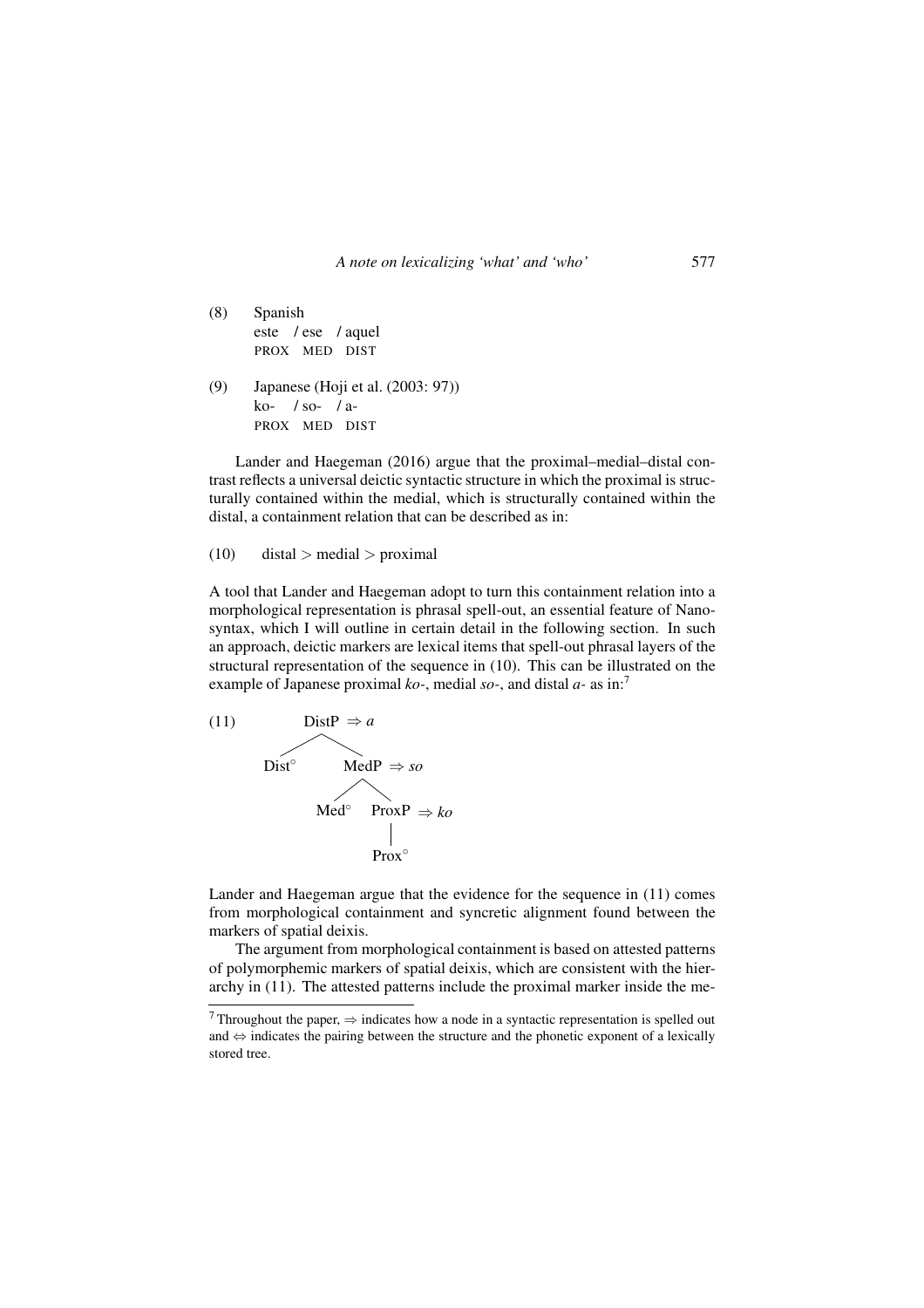dial marker, as for instance in Palauan (Austronesian), where the proximal *ngile* (related to the 1st person exclusive) is contained in the structure of the medial *ngile-cha* (related to the 2nd person), as described in (12b).

- (12) Palauan (Janssen (2004: 989–990) as cited in Lander and Haegeman (2016: 32))
	- (a) ngile / ngilecha PROX MED
	- (b) [MED [PROX ngile]-cha]

The bi-morphemic medial marker *ngile-cha* can be derived by remerging ProxP *ngile* with MedP. Such a movement allows the target node MedP to spell-out as *-cha*, as shown in:<sup>8</sup>



Other attested patterns include the proximal contained in the medial and the distal as in Wailevu Fijian (Austronesian) in (14) or in the marker that is syncretic for the medial/distal as in Wargamay (Australian) in (15).

- (14) Wailevu Fijian (Ross (2007: 278) as cited in Lander and Haegeman (2016: 33))
	- (a) yā / yāri / yaðei PROX MED DIST
	- (b)  $[\text{MED [PROX } Y\overline{a}]$ -ri]
	- (c) [DIST [PROX ya]-ðei] (on the assumption that *ya¯* surfaces as *ya* in front of -*ðei*)

<sup>8</sup> See Caha (2011) for laying out the rationale behind the idea of spell-out driven movement − a tool that has been since used in the work on Nanosyntax − and its application in the derivation of case paradigms.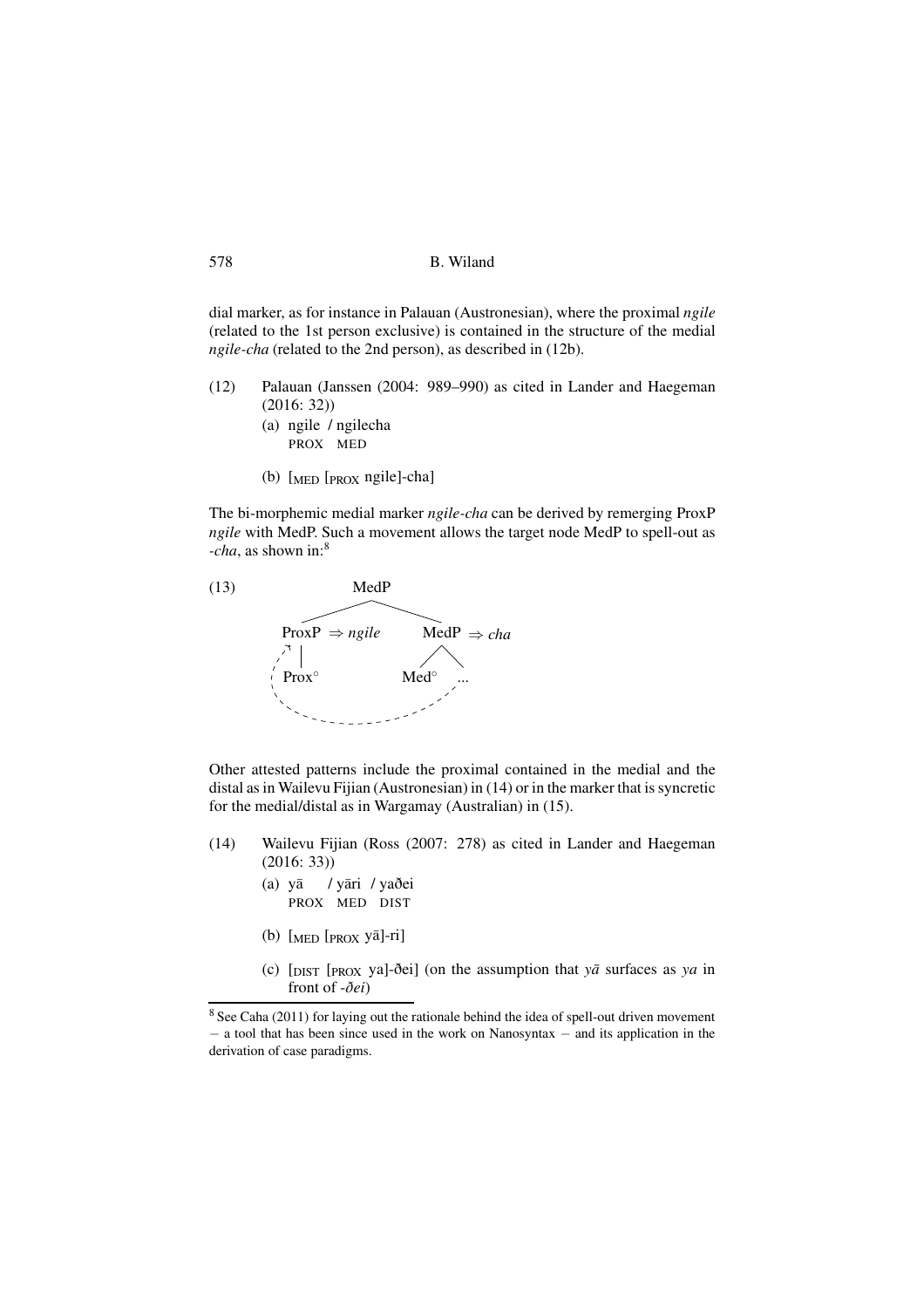- (15) Wargamay (Dixon (1981: 44–45) as cited in Lander and Haegeman (2016: 34))
	- (a) nunga / nungagi PROX DIST/MED
	- $(b)$  [DIST/MED [PROX nunga]-di]

Let us note that the Med<sup>°</sup> feature in Wailevu Fijian is spelled out in both the medial demonstrative *ya-ri* as *-ri* and in the distal demonstrative *ya-ðei* as part of -*ðei*, while the form \**ya-ri-ðei* is unattested. The non-existence of such a form reveals that the lexical entry for *-ðei* is defined in the lexicon as in (16c) among the list of entries containing deictic features:

- (16) Lexical entries in Wailevu Fijian (a) [ Prox◦ ] ⇔ *ya¯*
	- (b) [ Med◦ ] ⇔ *-ri*
	- (c) [ Dist◦ [ Med◦ ]] ⇔ *-ðei*

The insertion of *ðei* in the syntactic node DistP over-rides the earlier spell-out of MedP as *-ri*, as illustrated in:



The distal demonstrative *ya-ðei* is, thus, derived by successive-cyclic movement of ProxP *ya*. The unattested form *ya-ri-ðei* would be derived by the movement of the MedP *ya-ri* on top of DistP if the lexical entry for *-ðei* included only one feature Dist<sup>o</sup> rather than a complex feature structure in (16c).

A remark about the spell-out and over-riding is in order here. In Nanosyntax,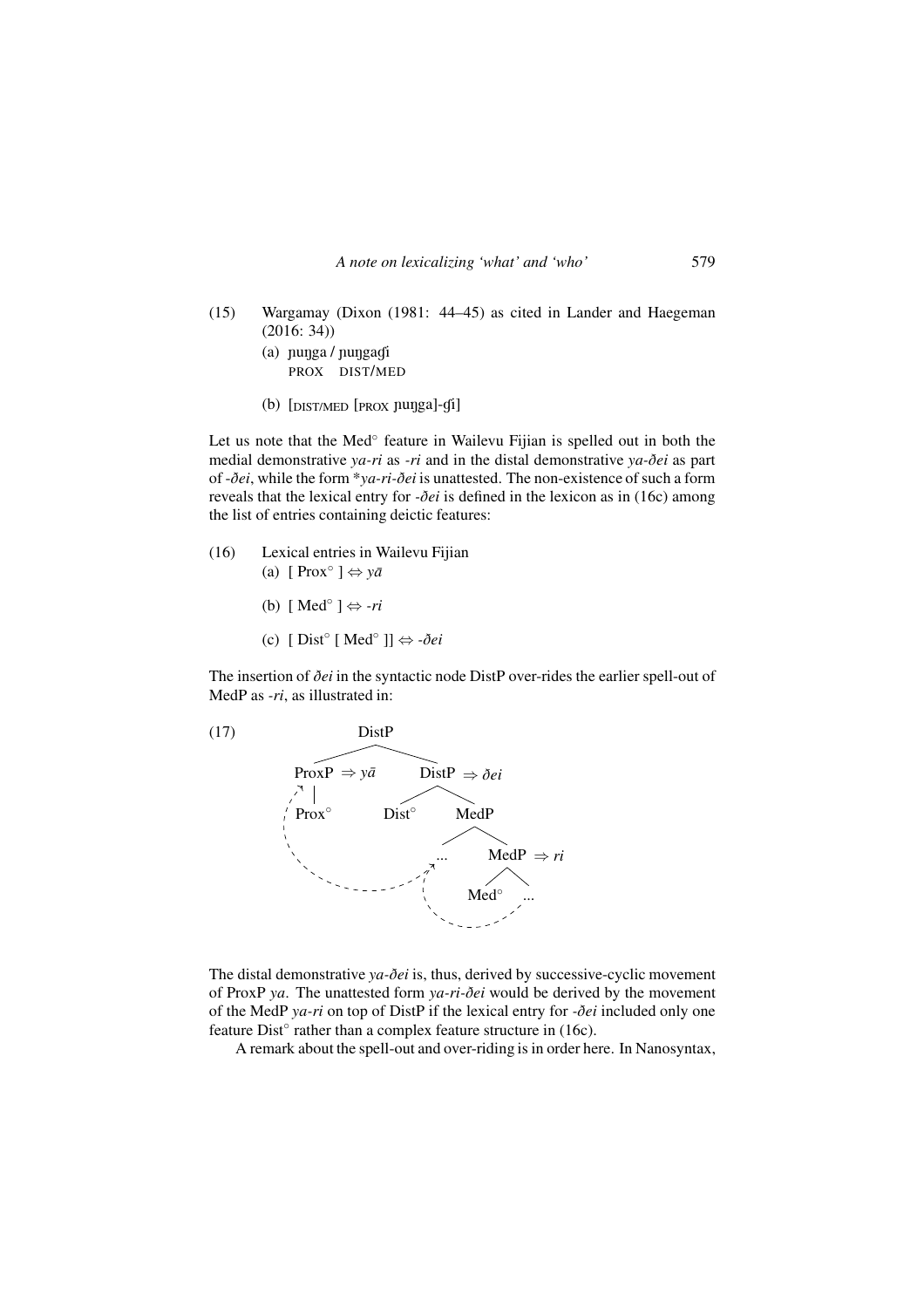each application of merge is followed by an attempt to spell-out. That is, in order to lexicalize distal or medial structures like the ones shown in (11), (13), or (17), we attempt to spell-out each feature, Prox<sup>°</sup>, Med<sup>°</sup>, and Dist<sup>°</sup>, if present, immediately upon their mergers in the phrase marker. This results in a scenario where a lexical entry that matches a bigger tree always over-rides the lexical entires that match its subconstituents, the principle referred to in the literature on Nanosyntax as 'cyclic over-ride' (see Starke (2009: 4)).

With this remark, let us return to the arguments from lexical containment for the existence of the syntactic 'DIST>MED>PROX' sequence given in Lander and Haegeman (2016), who also list Boumaa Fijian as an example of the language where the medial is contained in the distal and the distal forms a prefix on the contained medial, as in:

- (18) Bouma Fijian (Ross (2007: 278) as cited in Lander and Haegeman (2016: 33))
	- (a) yā / mayā MED DIST
	- (b)  $\lceil \text{dist} \rceil$  ma- $\lceil \text{MED} \rceil$

The set of attested patterns is completed by the proximal contained in the medial contained in the distal as in Ewondo (Niger-Congo, A72), as shown on the example of class 2 plural proximal marker  $m\bar{r}$ :

- (19) Ewondo (Redden (1980: 67–70))  $(a)$  m $\bar{i}$ PROX MED DIST / mīlí / mīlíí
	- (b)  $\lceil \text{DIST} \rceil$  [PROX  $m\bar{I}$ ]-lí]-i]

The attested patters conform to the hierarchy in (11) in the sense that markers that are structurally smaller are morphologically contained in the markers that are structurally bigger. At the same time, Lander and Haegeman (2016) report that the patterns where the medial is contained within the proximal and the distal is contained within the medial or the proximal have so far been unattested, as predicted by the functional sequence in (11).

In turn, the argument from syncretism in favor of (11) is based on the assumption that syncretic alignment anchors structural containment since it only targets contiguous layers of structure. This assumption stems from the observation that a more complex structure and a less complex structure are not realized by an exponent A if structures that are in between them in terms of complexity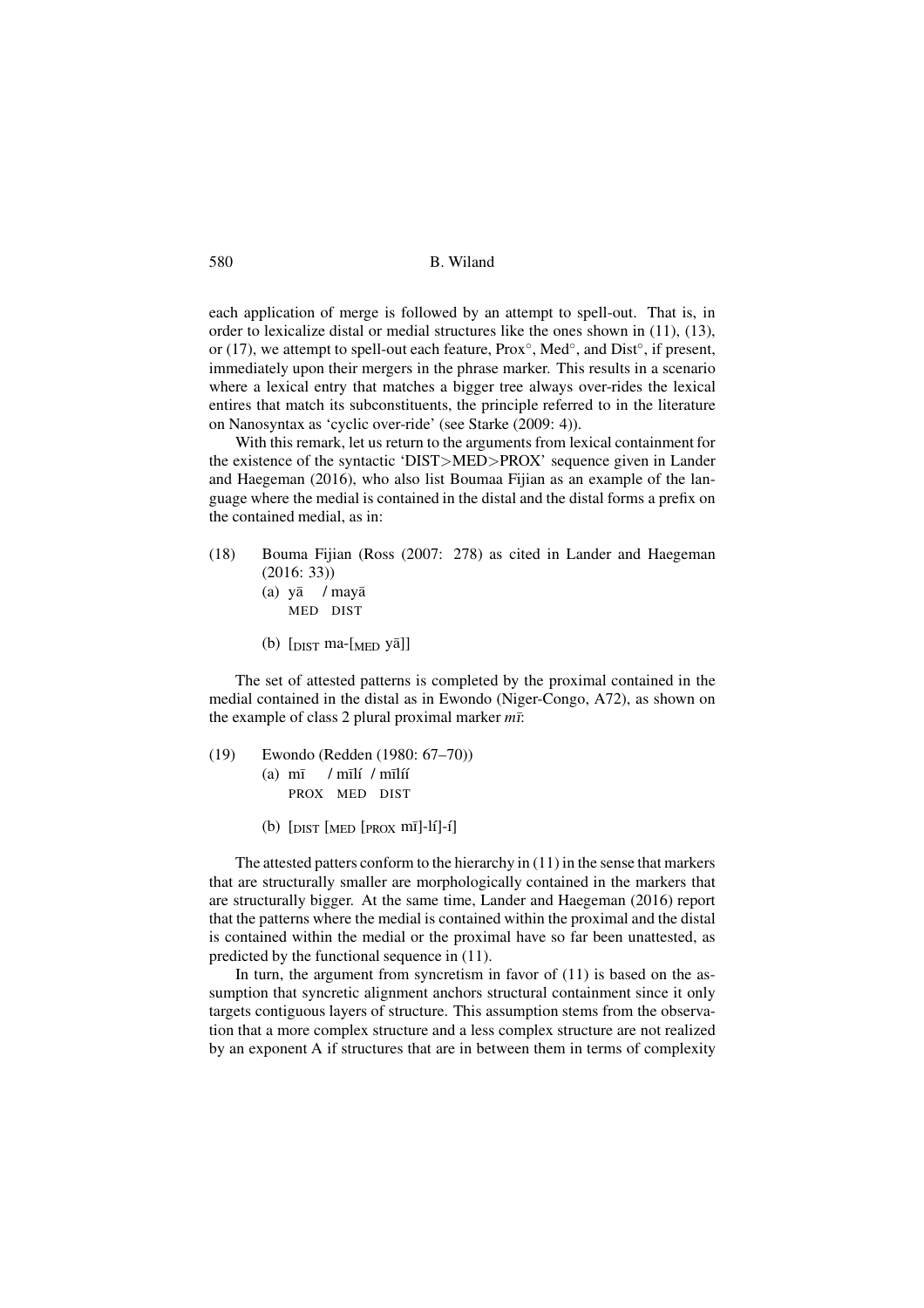are realized by an exponent B, the generalization that has become known as the \*ABA since Bobaljik's (2012) work on suppletion.<sup>9</sup>

The \*ABA generalization follows from a major premise behind Nanosyntax, namely that spell-out is regulated by the Superset Principle defined as in:

(20) Superset Principle *A phonological exponent of a lexical item is inserted into a syntactic node if its lexical entry has a subconstituent which matches that node* (Starke (2009)).

If there are multiple lexical items competing for insertion, the choice which one is inserted is controlled by the Elsewhere Principle defined as in:

(21) Elsewhere Principle

*Where several items meet the conditions for insertion, the item containing fewer features unspecified in the node must be chosen.*

To illustrate how the Superset Principle rules out ABA patterns from grammar, let A stand for the English demonstrative *this*, whose lexical entry is described as in (22a), and let B stand for *that* whose lexical entry is described as in  $(22b).<sup>10</sup>$ 

- (22) Lexical entries in English (simplified)
	- (a) [ Prox◦ ] ⇔ *this*
	- (b)  $[Dist<sup>○</sup> [ Med<sup>○</sup> [ Prox<sup>○</sup> ]]]$   $\Leftrightarrow that$

These lexical entries capture the fact that the demonstrative *this* (form A) has only the proximal reading while *that* (form B) has two readings, medial and distal. On the strength of the Superset Principle, the layers of the syntactic representation in (23) are spelled out in the following way:

<sup>&</sup>lt;sup>9</sup> Syncretism has been shown to be restricted to contingent layers of structure in, among others, Caha's work on case (e.g. Caha (2011)), class markers in Bantu languages (Taraldsen (2010)), spatial expressions (Pantcheva (2011)), aspectual prefixes (Wiland (2012)), Germanic wh-pronouns (Vangsnes (2013)), complementizers (Baunaz and Lander (2017), Baunaz (2018), Wiland (2018)), negation marking (De Clercq (2018)), participles (Starke (2006), Taraldsen Medová and Wiland (2018)), and internal structure of verbs (Taraldsen Medová and Wiland (to appear)).

<sup>&</sup>lt;sup>10</sup>For the purposes of this illustration let us ignore the fact that English demonstrative pronouns are bi-morphemic and that the deictic contrast is lexicalized together with the number as the portmanteau *-is*/*-ese*/*-at*/*-ose* suffix on *th-*.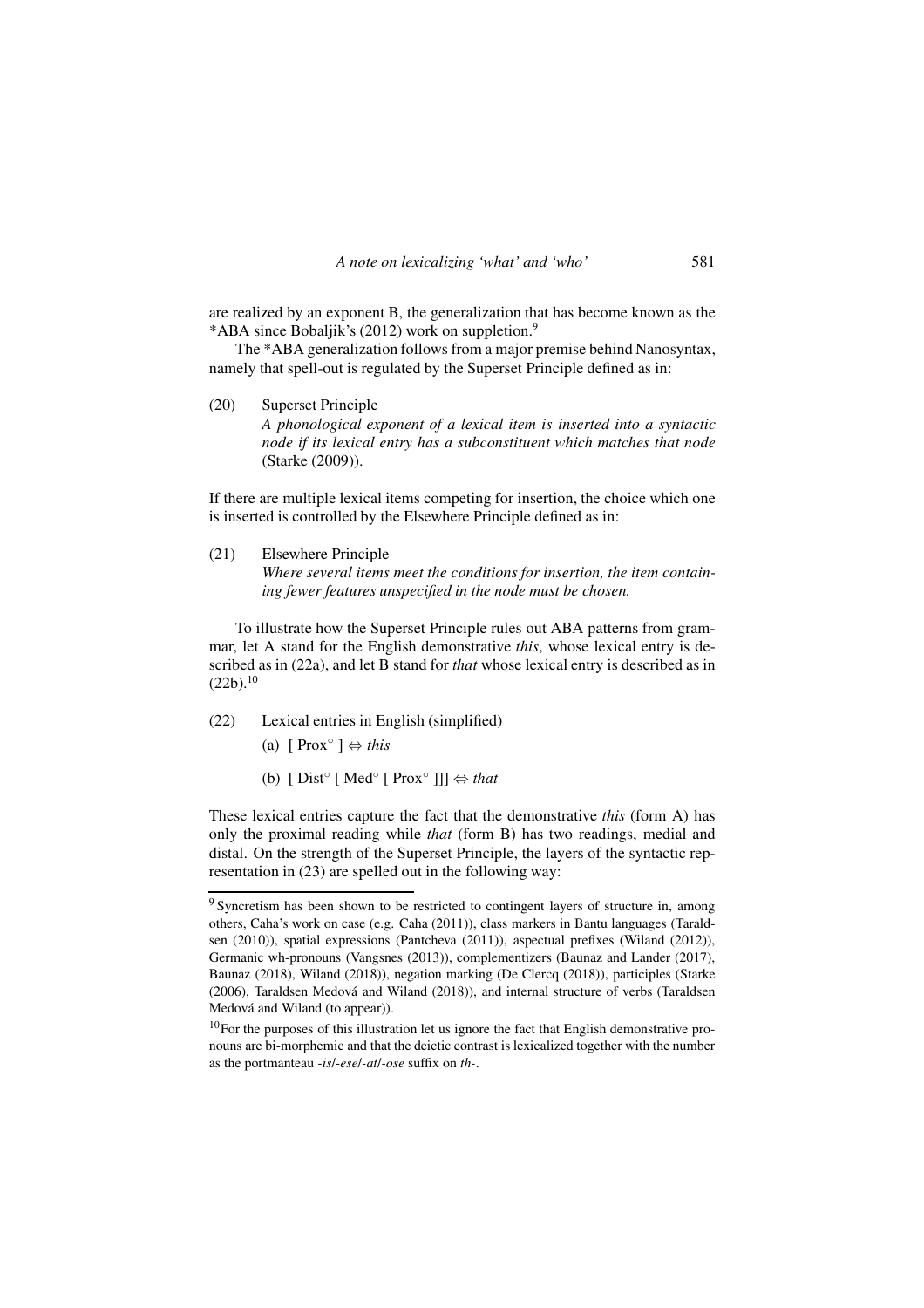582 B. Wiland



The nodes DistP and MedP are both spelled out as *that* since they constitute the superset and a subset of the lexical entry in (22b). The ProxP node, which is also a subset of the entry in (22b), is spelled out by *this* on the strength of the Elsewhere Principle in (21), since (22a) is a more specific match for ProxP than (22b).

Since *that* spells out the proximal as its own subset and as the superset of *this*, there is no way to arrange the exponents of the proximal, the medial, and the distal such that the ABA pattern can arise. However, since *that* shows the medial=distal syncretism, the ABB pattern can also reflect the 'PROX < DIST < MED' containment. Such an ordering is ruled out by cross-linguistically attested PROX=MED syncretism to the exclusion of DIST as in the case of the Polish *to* in (5), or the Bulgarian *tova* as in:

(24) Bulgarian tova PROX/MED DIST / onova

At the same time, Lander and Haegeman report that out of 5 logical possibilities of syncretism that can be attested between the proximal, the medial, and the distal (including a triplet as in French in (4) or non-syncretism as in Japanese in (9)) the only pattern that is unattested is DIST=PROX to the exclusion of MED, that is the ABA pattern in the 'PROX  $<$  MED  $<$  DIST' hierarchy in (11).

While the hierarchy in (11) appears to be on the right track, the Polish and Russian facts indicate that it should be updated with a nominal element, which projects the case layers in the extended projection of the demonstrative pronoun.<sup>11</sup> For the purposes of the discussion of demonstratives and wh-pronouns

<sup>&</sup>lt;sup>11</sup>The presence of the nominal base in the demonstrative pronoun is manifested by neuter and masculine nominative suffixes. Polish neuter and masculine exponents of the nominative case are *-o* and zero, respectively, while the exponents in the adjectival declension are *-e* in neuter and zero in the masculine. Adjectives in Polish are easily recognized by the presence of the *-i/-y* allomorph suffix in masculine (most likely an adjectival thematic morpheme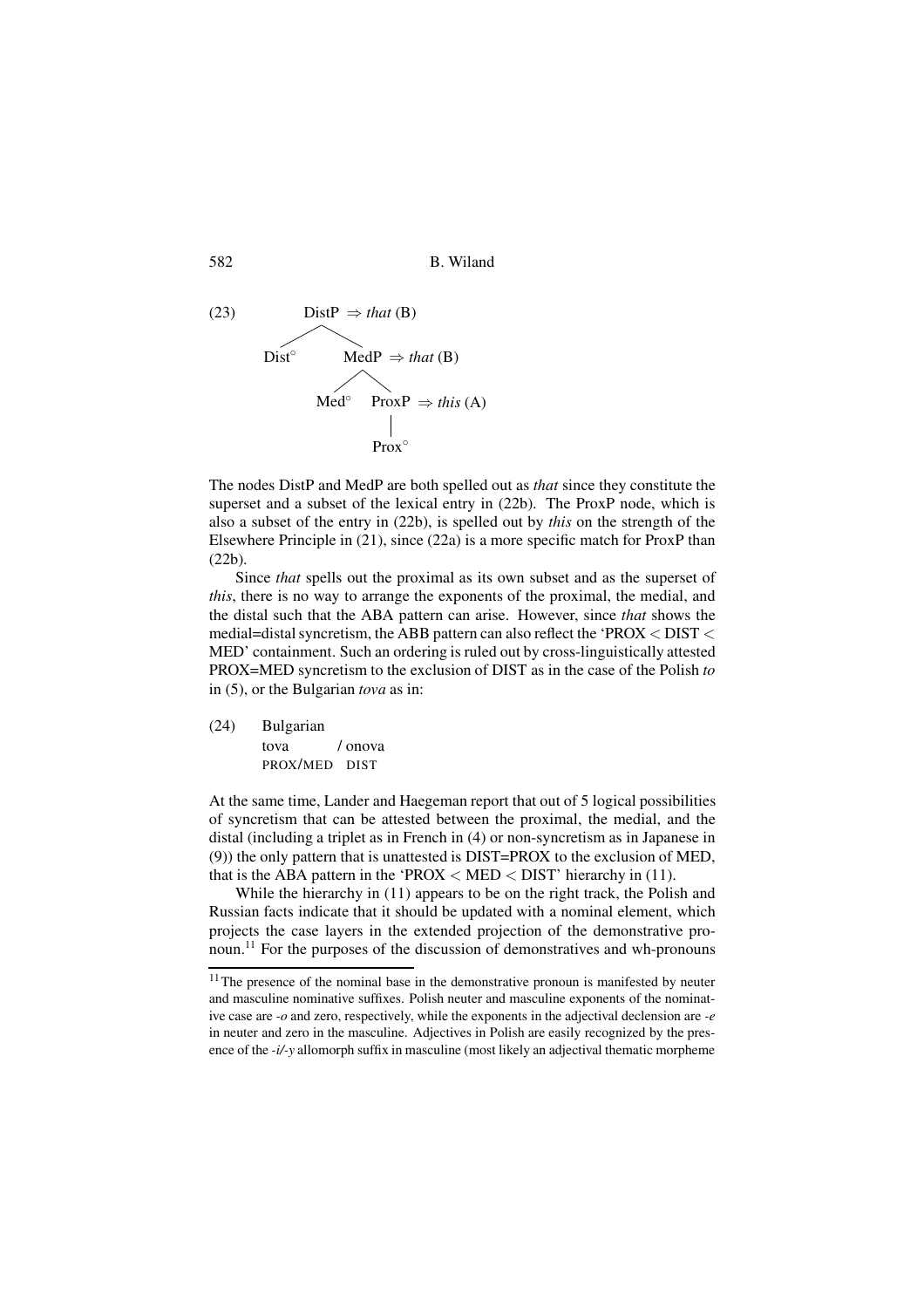*co* and *ˇcto* 'what', I will represent this (pro)nominal element simply as the NP of some complexity at the base of the sequence in:



and I will refine its structure into a more meaningful representation at a point where it becomes relevant later in the paper.

that is undeleted by a phonological rule of Vowel Truncation before a zero exponent of the masculine nominative, an issue irrelevant here beyond the recognition of the *-i/-y* suffix as an indication of the adjectival stem). In Russian, we see the same pattern, save for the fact that Russian has the adjectival thematic suffix -[oj]/-[yj], which is preserved before the case suffix. This suffix precedes the case ending in the so-called long form of the attributive adjective. The -[oj]/-[yj] adjectival thematic suffix is absent in nouns and in demonstratives, as shown in:

| (i)  | (a) | t-o<br>PROX/MED-N.NOM old-N.NOM tree-N.NOM<br>'this/that old tree'                         | star-e       | $drzew-o$              |
|------|-----|--------------------------------------------------------------------------------------------|--------------|------------------------|
|      | (b) | ten<br>PROX/MED <sub>M</sub> NOM old-M.NOM table <sub>M</sub> NOM<br>'this/that old table' | star-y       | stół                   |
| (ii) |     | $(a)$ t-o<br>MED/DIST-N.NOM old-LF-N.NOM tree.N.NOM                                        |              | $star$ -[oj]-e derev-o |
|      |     | tot                                                                                        | $star$ -[yi] | stol                   |

MED/DIST<sub>M.NOM</sub> old-LF.M.NOM table<sub>M.NOM</sub>

It has been argued in Halle and Matushansky (2006) on the basis of Russian that case exponents are shared between adjectives and nouns to the effect that there is no separate adjectival declension class. However, the contrast in nominative and the lack of long form morphology on Russian demonstratives indicates that it is safe to assume that demonstratives have a nominal rather than adjectival stem.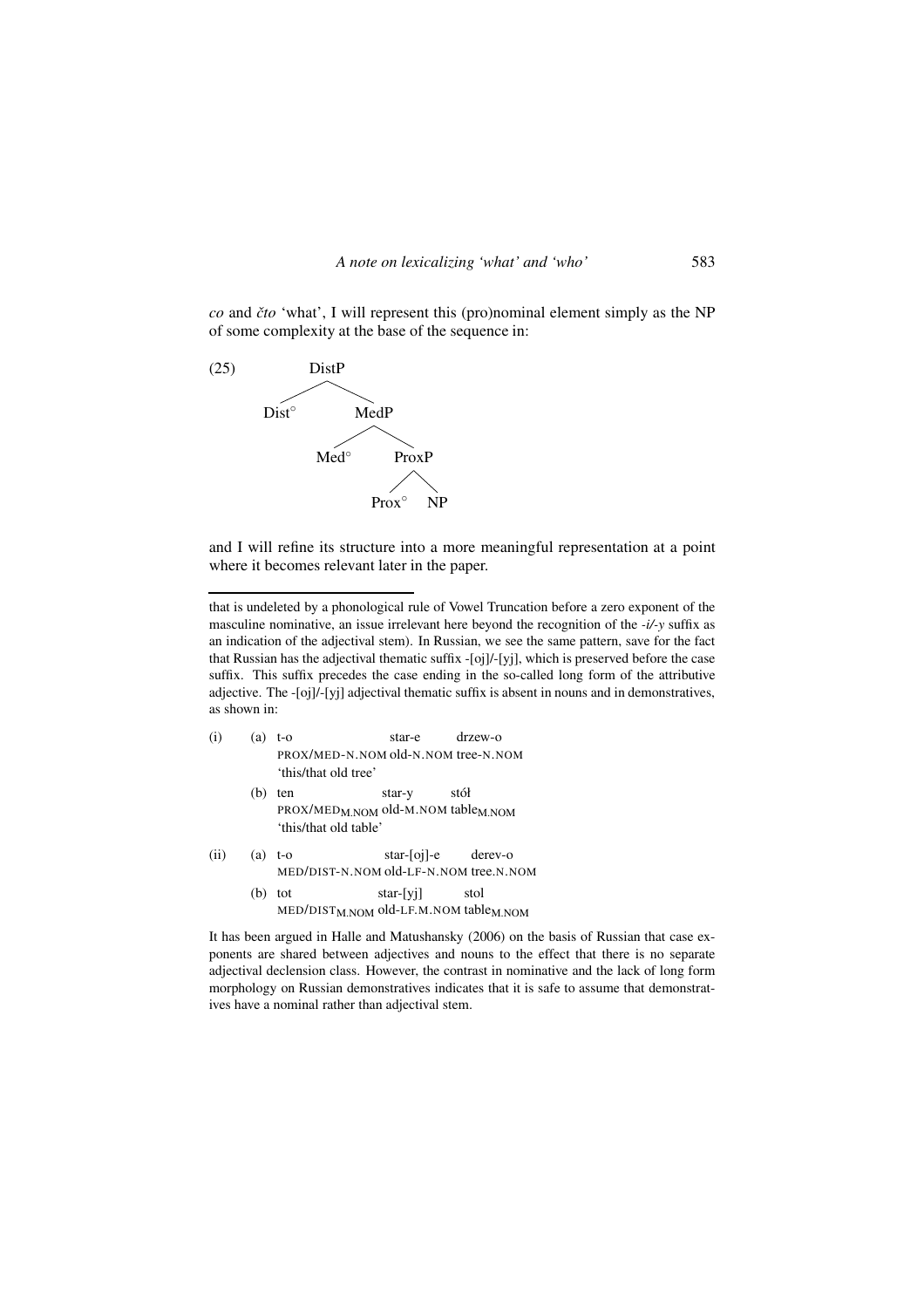3. Spelling out the demonstrative stem

As repeated below from (5)-(6),

 $(26)$  to PROX/MED DIST car<sub>N</sub> / tamto auto (Pol)  $(27)$ PROX MED/DIST dress<sub>N</sub>  $\text{èto}$  / to plat'e (Rus)

the Polish proximal/medial marker and both markers in Russian do not show overt morphological containment of the type we find in Palauan, Wargamay, Fijian, or Ewondo. This indicates that these lexical items spell out spans of the tree in (32) in a similar manner to what we find in English. The Polish distal marker *tamto*, however does contain the proximal/medial *to*. The morpheme that is prefixed onto the *t-* stem (of case inflected *t-o*, cf. (3)) is a distal locative reinforcer *tam* 'there'.

Polish *tu* 'here' and *tam* 'there' are indeclinable locative adverbs, as in:

 $(28)$ here / there is cold / tam jest zimno 'It's cold here/there.'

We can observe that *tam* 'there' and in certain contexts also *tu* 'here', too, can serve also as demonstrative reinforcers, which can be optionally placed after the demonstrative pronoun just like *here* in a (non-standard) English *this here big house*, as  $in:$ <sup>12</sup>

| (29) | $(a)$ to      |                                                      |  | $^{22}$ tu / tam dziecko |  |
|------|---------------|------------------------------------------------------|--|--------------------------|--|
|      |               | $PROX/MED_{M,NOM}$ here there child <sub>M.NOM</sub> |  |                          |  |
|      |               | 'this here child'                                    |  |                          |  |
|      | $\sim$ $\sim$ |                                                      |  |                          |  |

(b) tej PROX/MED<sub>F.DAT</sub> here there girl<sub>F.DAT</sub> tu / tam dziewczynie 'to this here human'

<sup>&</sup>lt;sup>12</sup>The demonstrative-reinforcer constructions have been well-attested across Germanic and Romance (e.g. Bernstein (1997)). The usual description of such a construction involves a demonstrative and an adverb or other element that describes location, which appears in a certain position with respect to the demonstrative and other constituents of the noun phrase.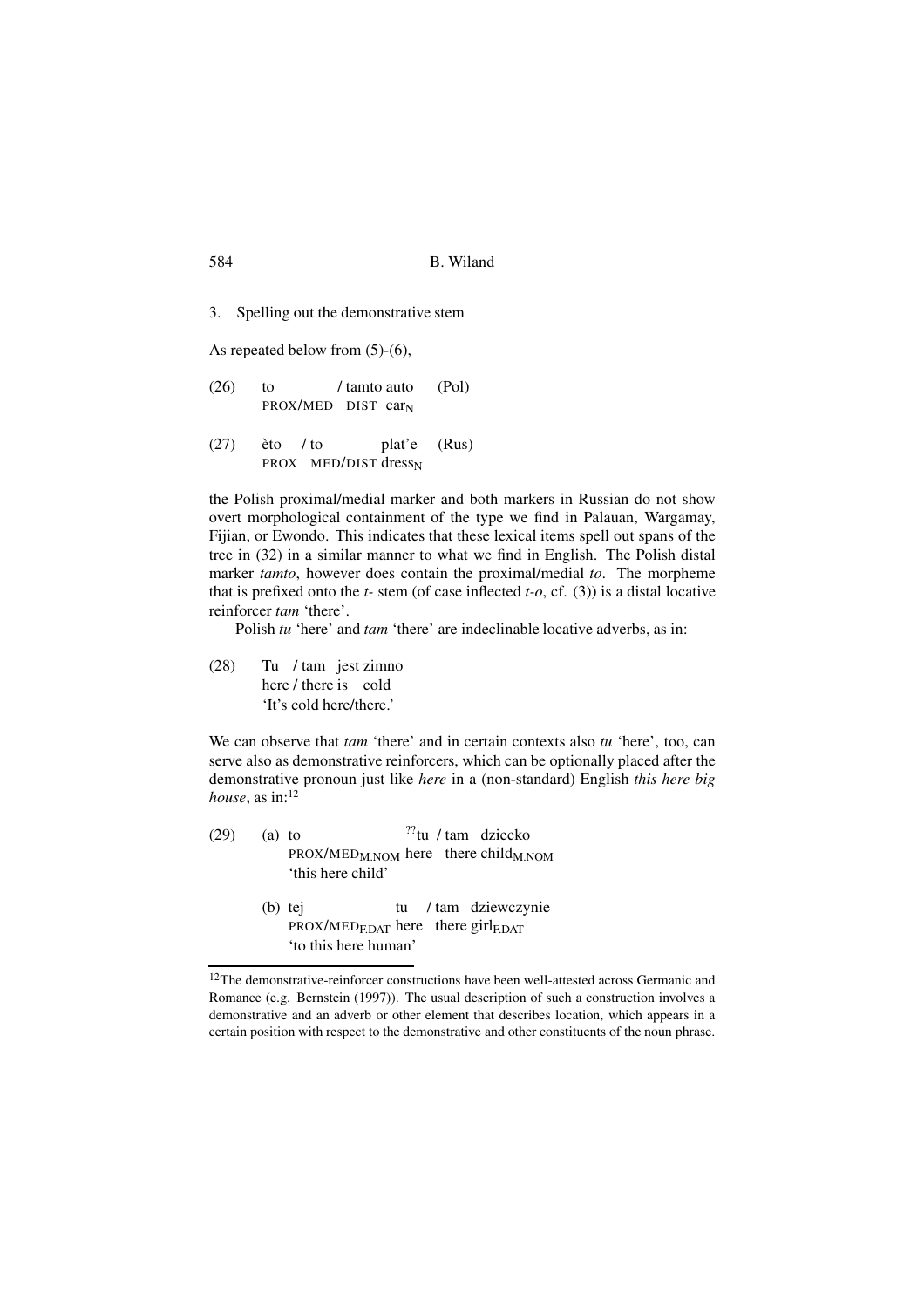(c) tego PROX/MED<sub>M.GEN</sub> here there boy<sub>M.GEN</sub> tu / tam chłopaka 'of this here boy'

In contrast to *tu* 'here', *tam* 'there' cannot serve as a free form reinforcer placed after the distal demonstrative pronoun *tamto*:

- (30) (a) tamto (\*tam) dziecko DIST<sub>N.NOM</sub> there child<sub>N.NOM</sub> intended 'that there child'
	- (b) tamtej (\*tam) dziewczynie DIST<sub>F.DAT</sub> there girl<sub>F.DAT</sub> intended 'to that there human'
	- (c) tamtego (\*tam) chłopaka  $DIST_{M.GEN}$  there boy<sub>M.GEN</sub> intended 'of that there boy'

Moreover, Polish *tam-to* looks like the reinforcer-demonstrative pattern that we find for instance in Afrikaans, where the reinforcer forms a prefix to the demonstrative in front of the head noun, as in:

(31) Afrikaans (Roehrs (2010: 226–227)) hier-die mooi meisie here.this pretty girl 'this pretty girl'

We can therefore quite safely conclude that the structure of the Polish distal demonstrative comprises the distal locative adverb *tam-* 'there', which is prefixed onto the *t-* stem, which spells out the medial:

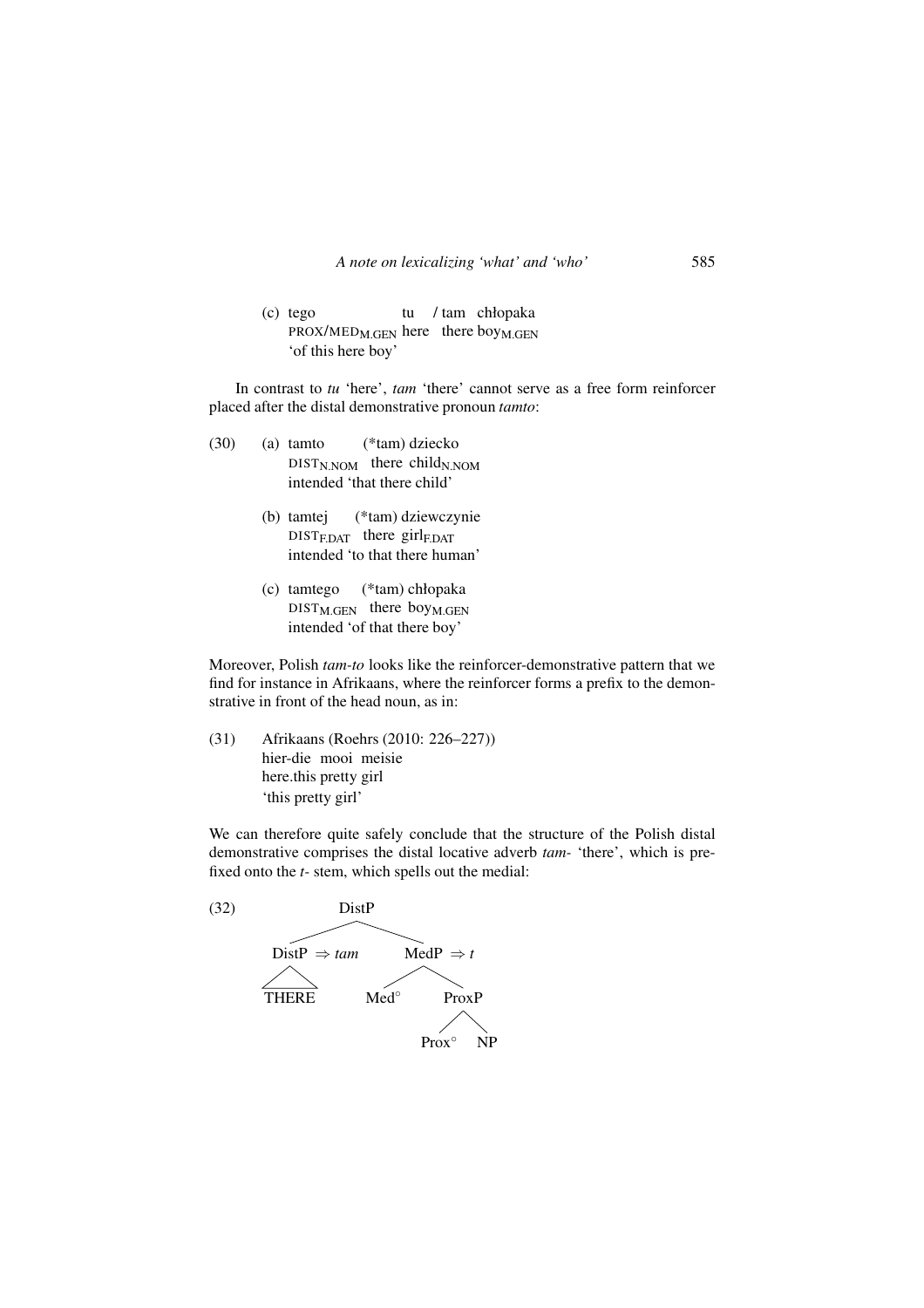#### 586 B. Wiland

Note that it is *to* but not the Polish distal *tamto* or the Russian proximal *èto* that forms the stem for the merger of the wh-prefix in *ˇc-to*. Since *t-* spells out the medial in both Polish and Russian, it shows that it is MedP of (32) that the whfeature merges with in Polish and Russian forms for 'what'. (Nevertheless, what is more important to the following discussion than the fact that it is precisely the MED layer that forms a basis for the merger of the wh-feature is the observation that Polish and Russian demonstratives comprise a (pro)nominal base topped with the spatial deictic structure of some degree of complexity and case).

In order to represent how case becomes spelled out as morphology on Polish and Russian demonstratives, let us assume that the lexical entry of neuter nominative suffix that we find in  $t$ - $o$  includes a case feature  $K_1$ , in line with Caha's (2009) case decomposition, where cases are decomposed into multiple features as in (33), where accusative corresponds to  $K_1+K_2$ , genitive to  $K_1+K_2+K_3$ , etc.



In line with  $(33)$ , the lexical entry of the neuter nominative looks like in:<sup>13</sup>

<sup>&</sup>lt;sup>13</sup>On the proviso that the gender feature, which (non-exclusively) determines the declension class in Polish and Russian, is specified for the case sequence. The most realistic description of gender sensitivity in case declension classes is the inclusion of gender features at the bottom of the case sequence in (33). Such a scenario, if it is on the right track, predicts that cases will spell out not only K-features but also gender features under phrasal spell-out. For instance, an exponent spelling out nominative of the masculine declension class will spell out a lexical entry corresponding to  $M+K_1$ , an exponent of the accusative in the feminine declension will spell out  $F+K_1+K_2$ , etc.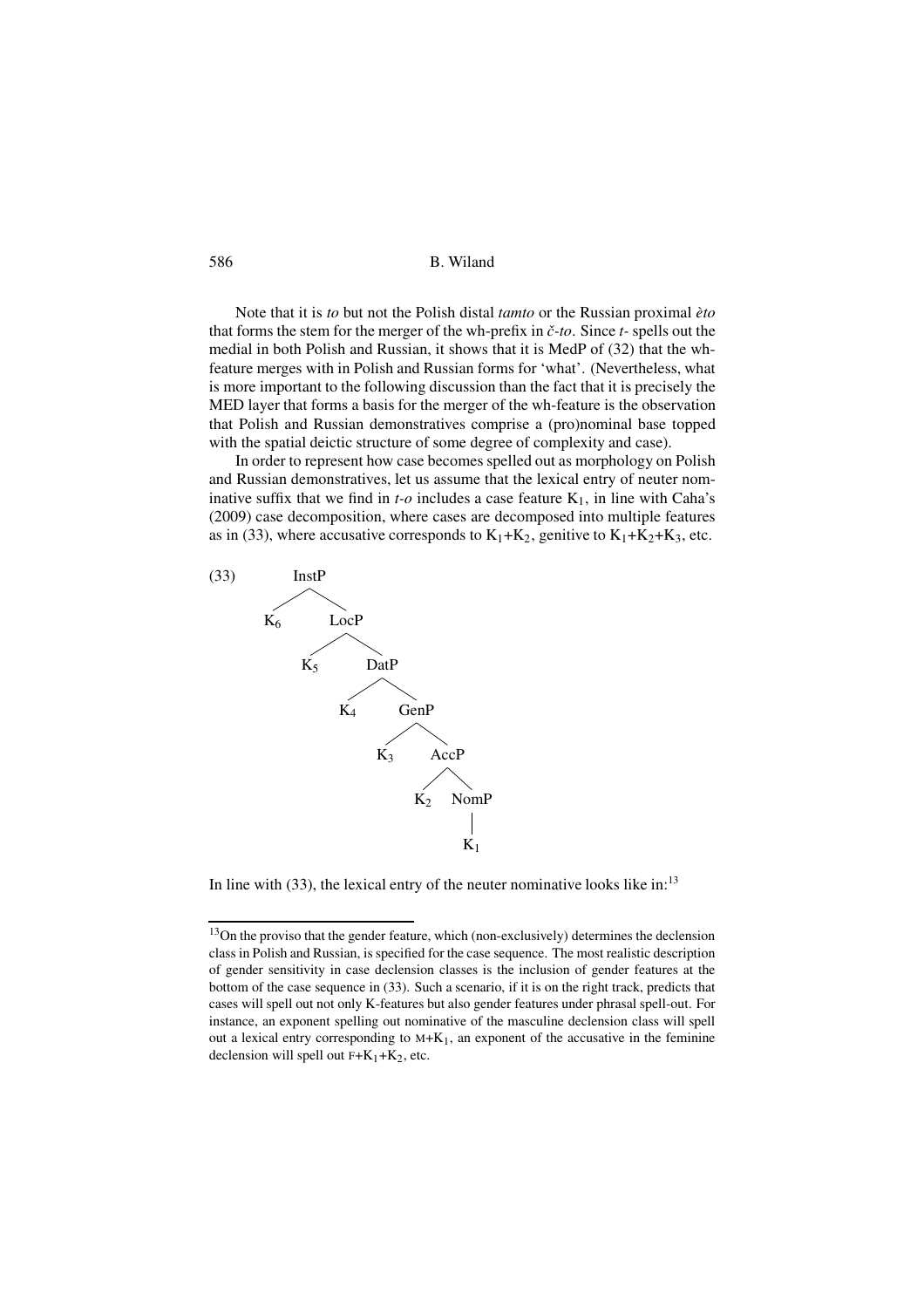(34) Lexical entry in Russian and in Polish  $[K_1] \Leftrightarrow -\rho$ 

However, the merger of the case feature  $K_1$  on top of the demonstrative (medial) stem *t-* as in:



does not result in an immediate spell-out since such a tree does not match any existing lexical entry in Polish or Russian.

Since the newly merged feature  $K_1$  cannot be spelled out in a tree like above, the evacuation movement of MedP takes place in an attempt to form a subtree which will match a lexical entry with  $K_1$ , as in:



The evacuation of MedP results in the formation of a tree which matches the lexical entry in (34) and whose exponent comes out as a suffix. Note that this kind of spell-out driven movement, where the complement node of the feature requiring to be spelled out becomes evacuated, is what we observe in (13), where the movement of ProxP *ngile-*facilitates the spell-out of MedP and results in *-cha* surfacing as a suffix.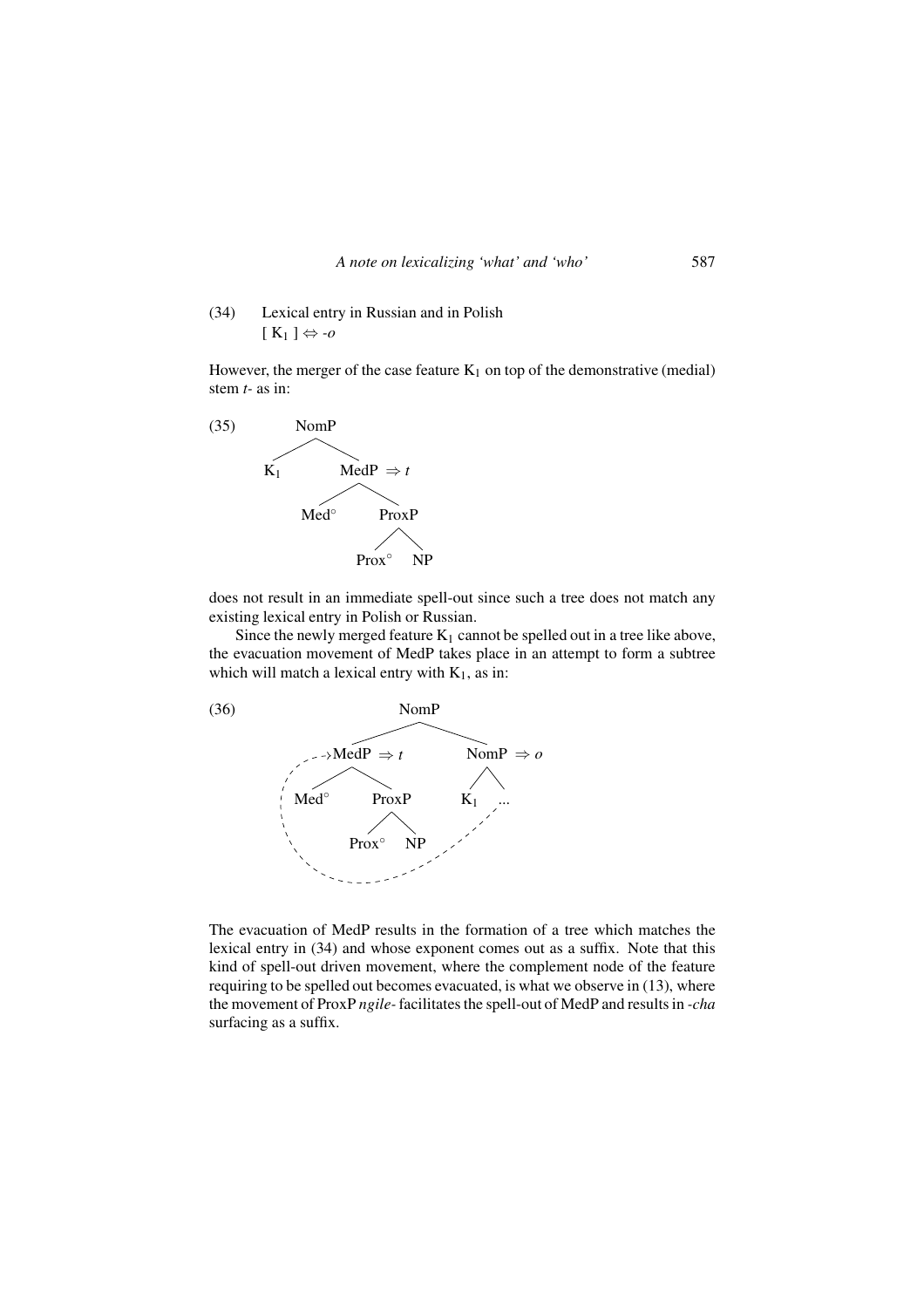4. Polish *c-* vs. Russian *ˇc-*

So far we have seen two ways in which a feature can get spelled out after it is merged in a syntactic tree: without spell-out driven movement or following spell-out driven movement. Let us discuss both options in some detail.

The merger of a feature in a tree will lead to an immediate spell-out if the lexicon contains an entry which matches that tree structure. To voice it differently, a syntactic representation will stay as is if it can be spelled out in that way. We have seen a merger of a feature followed by an immediate spell-out in demonstratives in Japanese in (11) and in English in (23) where the mergers of Med<sup>°</sup> and Dist<sup>°</sup> on top of ProxP both create lexicalizable nodes. Likewise, we have seen it in Polish in (35) where *t-* spells out a monotonically growing sequence of layers of the demonstrative stem up to MedP without a prior movement of any node. In this way the option 'stay' is the basic spell-out option in the lexicalization procedure.

Let us here observe that all we need do to explain why in contrast to Russian *ˇc-t-o* 'what', Polish *c-o* does not comprise the medial *t-* morpheme is to recognize how this basic option 'stay' applies in spelling out the wh-feature. Let us, thus, backtrack in the derivation of the Polish demonstrative to a point where the case inflection is not yet projected on its top, the stage shown in (37), and the uninflected stem merges with the wh-feature.



At this point, the spell-out of the newly merged wh-feature is attempted and the lexicon is checked for a lexical entry containing the following structure:

(38) Lexical entry in Polish  $[Wh^{\circ} [Med^{\circ} [Prox^{\circ} NP]]] \Leftrightarrow c$ 

If (38) is stored in the Polish lexicon, the tree with wh-feature becomes spelled out right away, as shown in: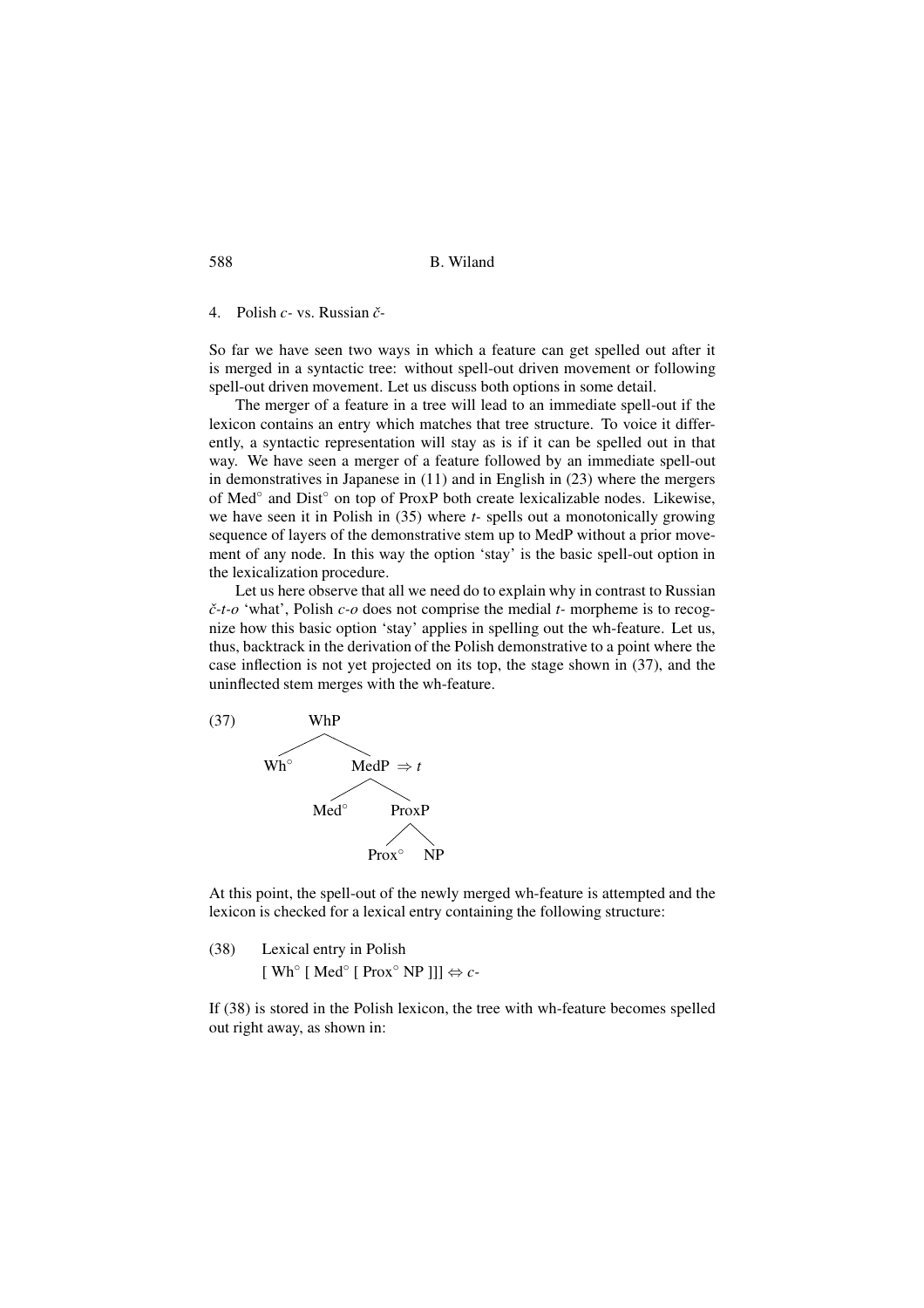

The spell-out of the WhP as *c-* over-rides the earlier spell-out of the medial stem *t-* in the same way as in the Japanese example in (11) *a-* overrides *so-*, which overrides *ko-*.

If the 'stay' option fails, that is when a tree with a newly merged feature does not match an existing lexical entry, the tree must be reshaped and the attempt to spell it out is repeated. This is exactly what we see in  $(36)$  when K<sub>1</sub> is merged after a successful spell-out of MedP. But what happens if both these options fail to spell-out a newly merged feature?

In such a case, Starke (2018) proposes that a third option kicks in, whereby a derivation of a parallel subtree with the feature that remains to be spelled out is created and subsequently merged with the mainline derivation. Starke (2018) argues that spawning a subderivation is a costly operation, as it essentially involves backtracking in the mainline derivation and starting deriving a parallel tree. For this reason, it is a last-resort option employed only when two earlier options do not lead to spell-out, which renders (a simplified) order of procedures that facilitate spell-out as  $in$ :<sup>14</sup>

(40) Spell-out algorithm *stay* → *move* → *subderive*

In order to spawn such a subderivation, what needs to be provided is a feature from the mainline derivation, which serves as a base for the merger of subsequent features in the functional sequence up to the one that needs to be spelled out. In the example we are looking at, let us (for now) simply assume that the feature that is provided as the base for spawning the subderivation is the lowest deictic feature Prox°. As before, the next feature in line that merges with Prox° is Med°,

<sup>14</sup> Two familiar kinds of spell-out driven movement have been so far proposed in work on Nanosyntax: a successive-cyclic movement of the previously moved node ('spec-tospec') and the movement of the complement node of the feature that is to be spelled out ('snowballing'). The order in which these two kinds of movement apply in an attempt to facilitate spell-out is beyond the point of this paper and I will therefore simply refer to them jointly as 'move' in what follows.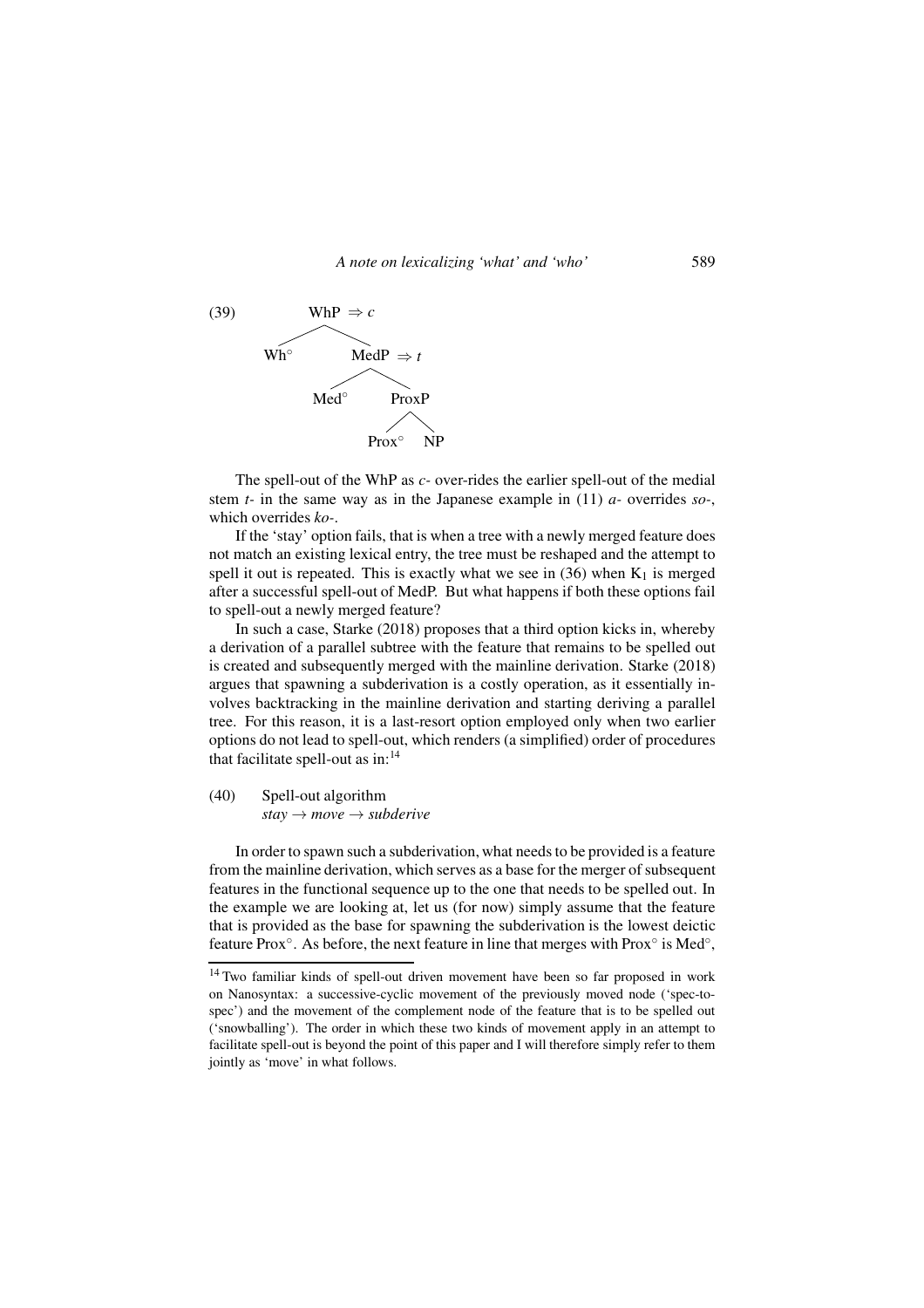590 B. Wiland

which creates the base for the merger of Wh°, which gives us the following tree structure:

(41) WhP Wh◦ MedP Med<sup>∘</sup> Prox<sup>°</sup>

Once the mainline derivation has projected up to MedP, the subderived tree in (41) is closed in, forming a left branch to the mainline derivation, as in:



At this point, spell-out is attempted again and the lexicon is checked for lexical entries that match the structure in (42). If the following lexical entry

(43) Lexical entry in Russian [ Wh◦ [ Med◦ Prox◦ ]] ⇔ *ˇc-*

is stored in the Russian lexicon, then the derived tree in (42) is spelled out to the effect that *ˇc-* comes out as the prefix and the stem *t-* is preserved in the surface morphological representation, as shown in:

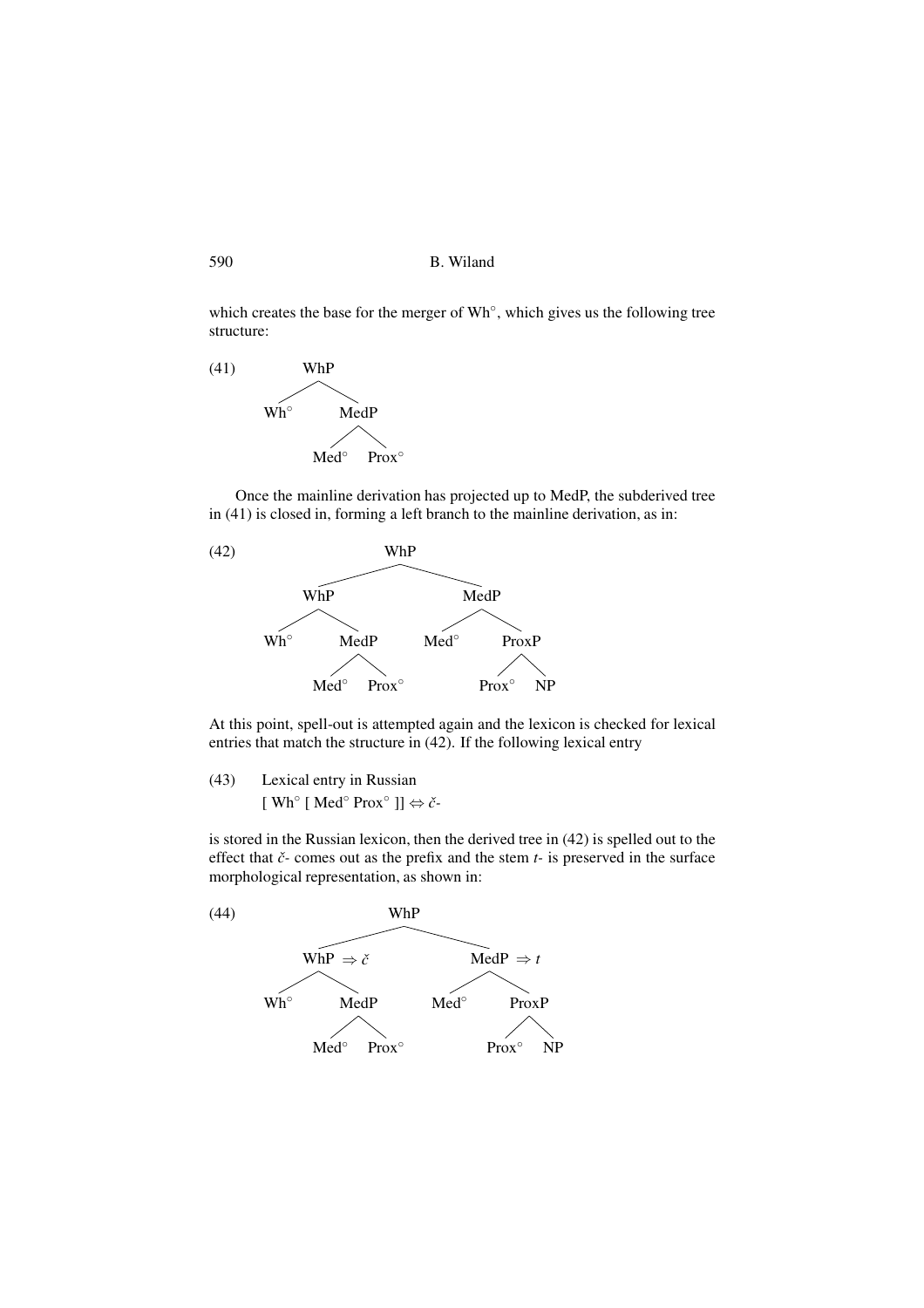In this way the difference between the wh morphology in the Polish *c-o* and the Russian *ˇc-t-o* reduces to the fact that the spell-out of *c-* over-rides the previous spell-out of the *t-*stem in Polish while the spell-out of *ˇc-* in Russian does not.

One consequence of the methodology applied in explaining the contrast between *co* and *ˇcto* is that, as pointed out in Starke (2018), the difference between 'pre-' elements and suffixes can be defined representationally such that prefixes have a binary and suffixes a unary foot.<sup>15</sup> For instance, the *č*-prefix in (44) has a binary foot, while the neuter nominative suffix in (36) has a unary foot at the point of spell-out (on the proviso that spell-out driven movement does not create a trace node, the supposition that is informed by the fact that such movements do not reconstruct).

Two remarks about the lexicalization mechanism discussed so far must be made at this point.

First, a subtree such as WhP in (42) becomes a head (in the sense that it projects its own label) once it is closed in with the mainline. More perspicuously, an XP that forms a left branch is not a (non-projecting) specifier of its sister node and, instead, it provides its own label to the mainline in the same way as a simplex Wh $\degree$  head does in (37).<sup>16</sup> In this way, the attested functional sequence  $'KP > WhP > MedP > ProxP > NP'$  is exactly the same in Russian and in Polish irrespective of morphological complexity of the lexical items that realize this sequence.

Second, after each successful spell-out, the application of the algorithm in (40) repeats. Once the case feature  $K_1$  is merged on top of the wh-stem, 'stay' is attempted. If 'stay' fails to result in spell-out, 'move' applies, which is what we observe in the derivation of case-inflected Polish *c-o* and Russian *ˇc-t-o*, as illustrated in (45) and (46).

## (45) Spelling out nominative  $K_1$  in Polish  $c$ -o

<sup>&</sup>lt;sup>15</sup> 'Pre-' elements include prefixes and prepositional elements like negation markers, particles, auxiliaries or complementizers since there is no relevant derivational contrast between morphologically bound and free morphemes. That is, a syntactic derivation of a morphologically free complementizer and a prefix is the same in the sense that these elements form complex left branches.

<sup>&</sup>lt;sup>16</sup>An empirical case for phrasal nodes acting as heads of a syntactic sequence is made in Endo and Wiland (2014), where it is shown that Japanese aspectual verbs inside multiple verb complexes form a sequence which is a mirror image of a sequence formed in Polish by aspectual prefixes. Given that Japanese clause structure involves roll-up, which results in a superficial head-finality of Japanese, both the verbs inside verbal complexes in Japanese and prefixes in Polish form the same sequence of aspectual heads.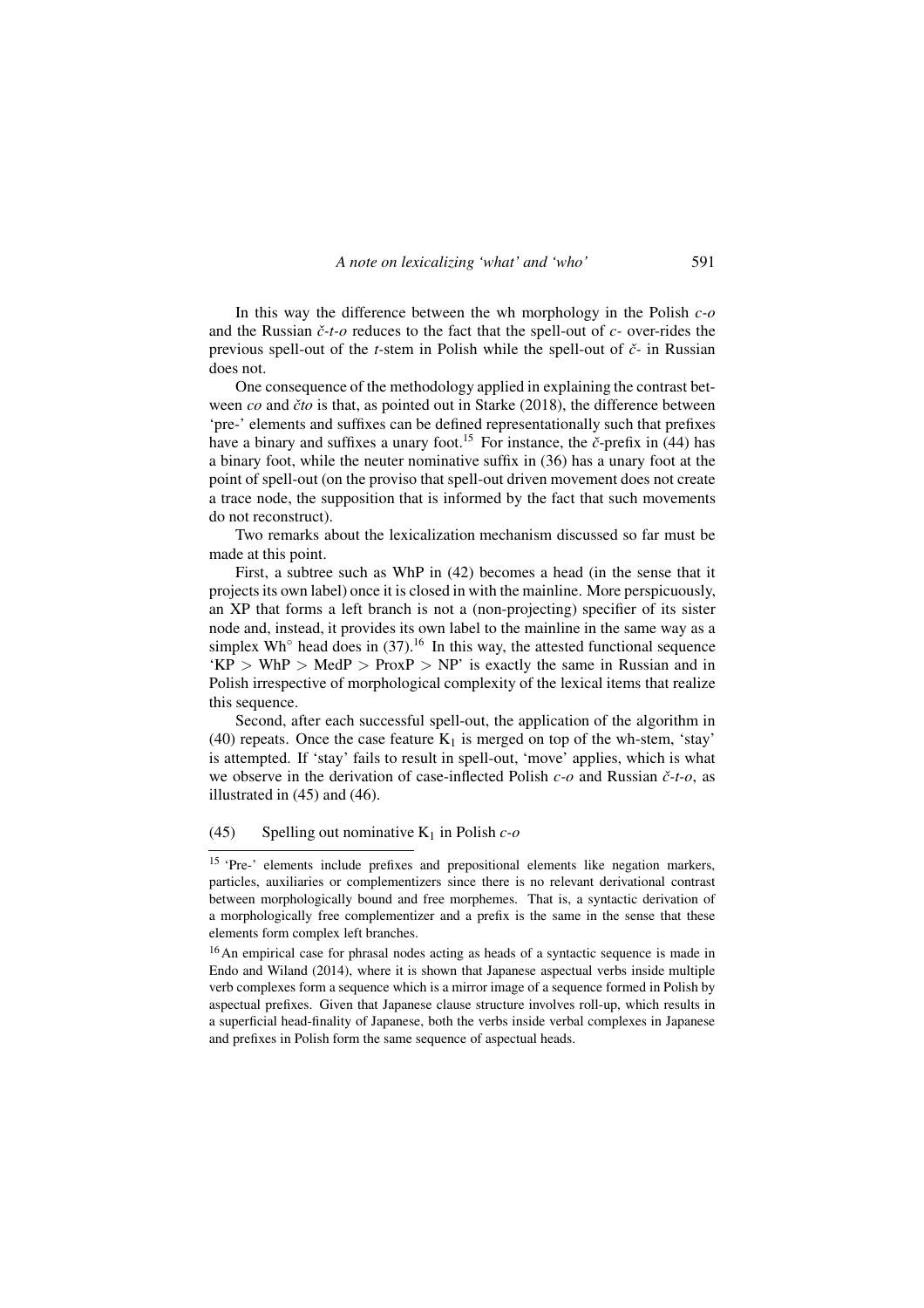592 B. Wiland



(46) Spelling out nominative  $K_1$  in Russian  $\check{c}$ -t-o



In the context of case-inflected *ˇcto*, *co* 'what' and *kto* 'who', let us point out that throughout Slavic, non-nominative forms of wh-pronouns like e.g. the Polish *cz-ego* 'what-GEN', *k-omu* 'who-DAT', etc. do not have the *t-* stem in their morphological structures, as shown for the Polish *kto* in:

| (47) | <b>NOM</b> | k-t-o |
|------|------------|-------|
|      | ACC/GEN    | k-ogo |
|      | <b>DAT</b> | k-omu |
|      | LOC/INST   | k-im  |

Given the case hierarchy in (33), the *t*- stem in wh-pronouns disappears in cases that are higher than nominative. For this reason, what we can call here 'the disappearing *t-* stem problem' appears to be an effect of spell-out driven operation that leads to the lexicalization of cases higher than nominative rather than a phonological process of [t] deletion. In this paper, I will not discuss this is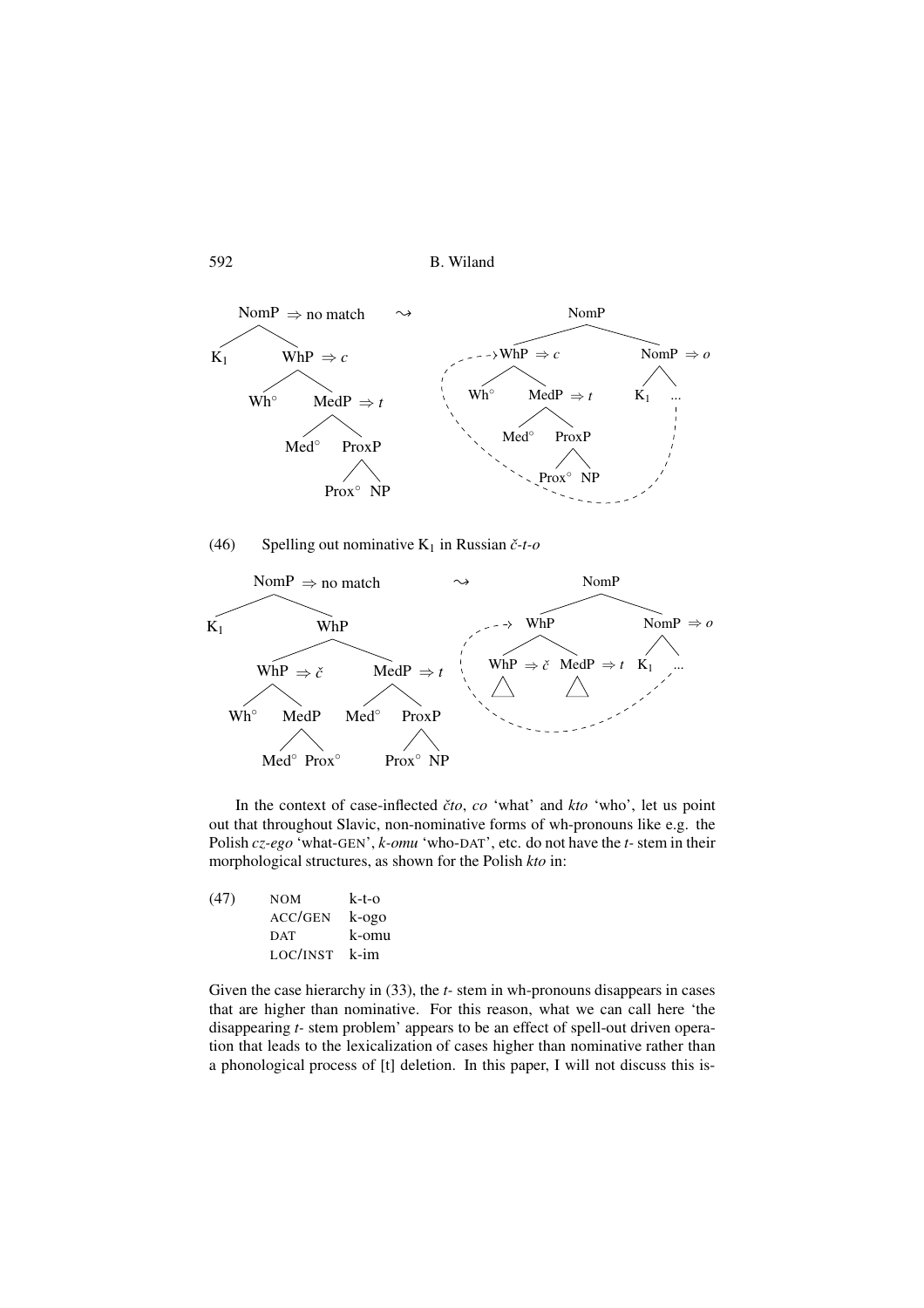sue in any greater detail and I will instead continue to describe the structure of the *t-* stem in the nominative forms, a necessary step before an analysis of the 'disappearing t- stem problem' can be worked out.

## 5. Nominal base in wh-pronouns

An immediate consequence of the lexicalization system in which the formation of a prefix requires spawning a subderivation is that its feature composition is sensitive to the feature composition of the main projection line. This is due to the fact that, as illustrated on the example of the Russian prefix *ˇc-* above, in order to start a subderivation, a feature from the mainline needs to be provided. I will argue below that this is what is reflected in the contrast between the Russian *ˇc-* in *ˇc-t-o* 'what' and the Russian/Polish *k-* in *k-t-o* 'who', where *ˇc-* and *k*realize different syntactic trees whose feature compositions are determined by syntactically different, although syncretic, *t-* stems they merge with.

The fact that kind and person wh-pronouns have structurally different stems is clearly visible in languages that show an opposite pattern to Russian or Polish, the one where an invariant wh-prefix merges with non-syncretic stems, as for instance in Germanic (e.g. the English *wh-at*, *wh-o*; the German *w-as*, *w-er*; or the Norwegian *hv-a*, *hv-em*). The third logical pattern, the one where the exponents of both the wh-prefix and the stem are syncretic, is also attested. We find it for instance in Latvian, where *k-as* is a syncretic form for 'what' and 'who', while other wh-pronouns such as  $k$ -ur 'where',  $k$ - $\bar{a}$  'how', and  $k$ - $\bar{a}p\bar{e}c$ 'why' indicate that the *k-* is a wh-prefix.

There exists evidence for the decomposition of the 'NP' base in wh-pronouns as in (48), where  $N_n$  stand for features that cumulatively form a monotonically growing sequence of nominal categories in pronouns denoting THING ('what'), PERSON ('who'), and PLACE ('where').



The argument for such a sequence can be inferred from Baunaz and Lander's (2018) work on the so-called ontological categories, a closed class of cross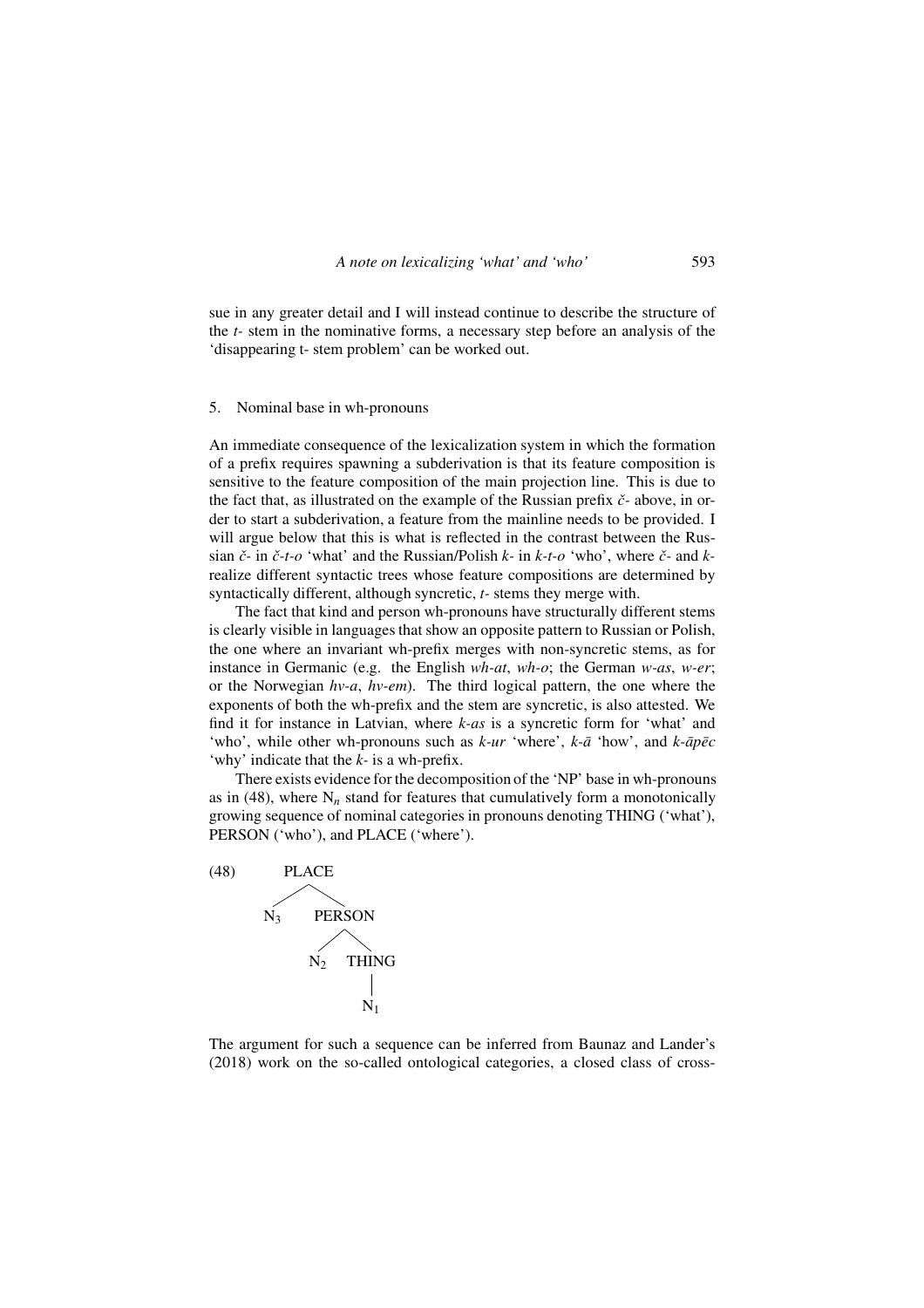linguistically attested functional nouns comprising, among others, THING, PER-SON, and PLACE, MANNER, AMOUNT, and TIME, which are found in certain defined morpho-syntactic environments, including interrogative pronouns.<sup>17</sup> On the basis of their syncretism and morphological inclusion, Baunaz and Lander arrange the list of the ontological nouns that are discussed in Cysouw's work (2004) on the typology of wh-pronouns into a sequence which includes 'PLACE  $>$  PERSON  $>$  THING'.

Assuming the \*ABA generalization about syncretic alignment, PERSON is an intermediate category in terms of structural complexity with respect to a bigger PLACE and a smaller THING. As shown in (49), we can observe this on the example of the Latvian *kas*, which shows the THING=PERSON syncretism to the exclusion of PLACE and, as reported in Baunaz and Lander (2018), Awa Pit (Barbacoan), which shows the PLACE=PERSON syncretism to the exclusion of THING (assuming that *m*1*n=* and *m*1*n* as described in Curnow's work (2006: 225) can be taken to be indeed syncretic).

| (49) |             |         | PLACE PERSON | <b>THING</b> |     |
|------|-------------|---------|--------------|--------------|-----|
|      | English:    | where   | who          | what         | ABC |
|      | Latvian:    | kur     | kas          | kas          | ABB |
|      | Awa Pit:    | $min =$ | min          | shi          | AAB |
|      | unattested: |         |              |              | ABA |
|      |             |         |              |              |     |

As noted in Baunaz and Lander (2018), the PLACE=THING syncretism to the exclusion of PERSON is cross-linguistically unattested.

In turn, the morphological inclusion of THING in the structure of PERSON in wh-pronouns is reported to be morphologically visible for instance in Muna (Austronesian) and Amuecha (Arawkan), as in:

(i) Gungbe (Cinque (2016: 3) attributed to E. Aboh (p.c.))

Nú thing REL 2SG give 1SG FOC 1SG.FUT take dĕ à ná mì wè nă yí 'I will take whatever you give me.'

(ii) Gengbe (Huttar et al.  $(2013: 118)$  as cited in Cinque  $(2016: 3)$ )

Ame-ke person-REL ever desire COMP 3SG FUT buy giat go-CNT market that in gbe dzi be ye la ple gbo, yi-na asi ya me 'Whoever wants to buy goats comes to this market.'

<sup>&</sup>lt;sup>17</sup> See also Cinque (2008), (2016), who shows that the so-called headless relative clauses are in fact not 'headless' but are headed by either abstract or lexically realized ontological nouns denoting 'thing', 'person', 'place', 'time', etc. This can be illustrated for overt 'thing' in Gungbe in (i) or 'person' in Gengbe in (ii).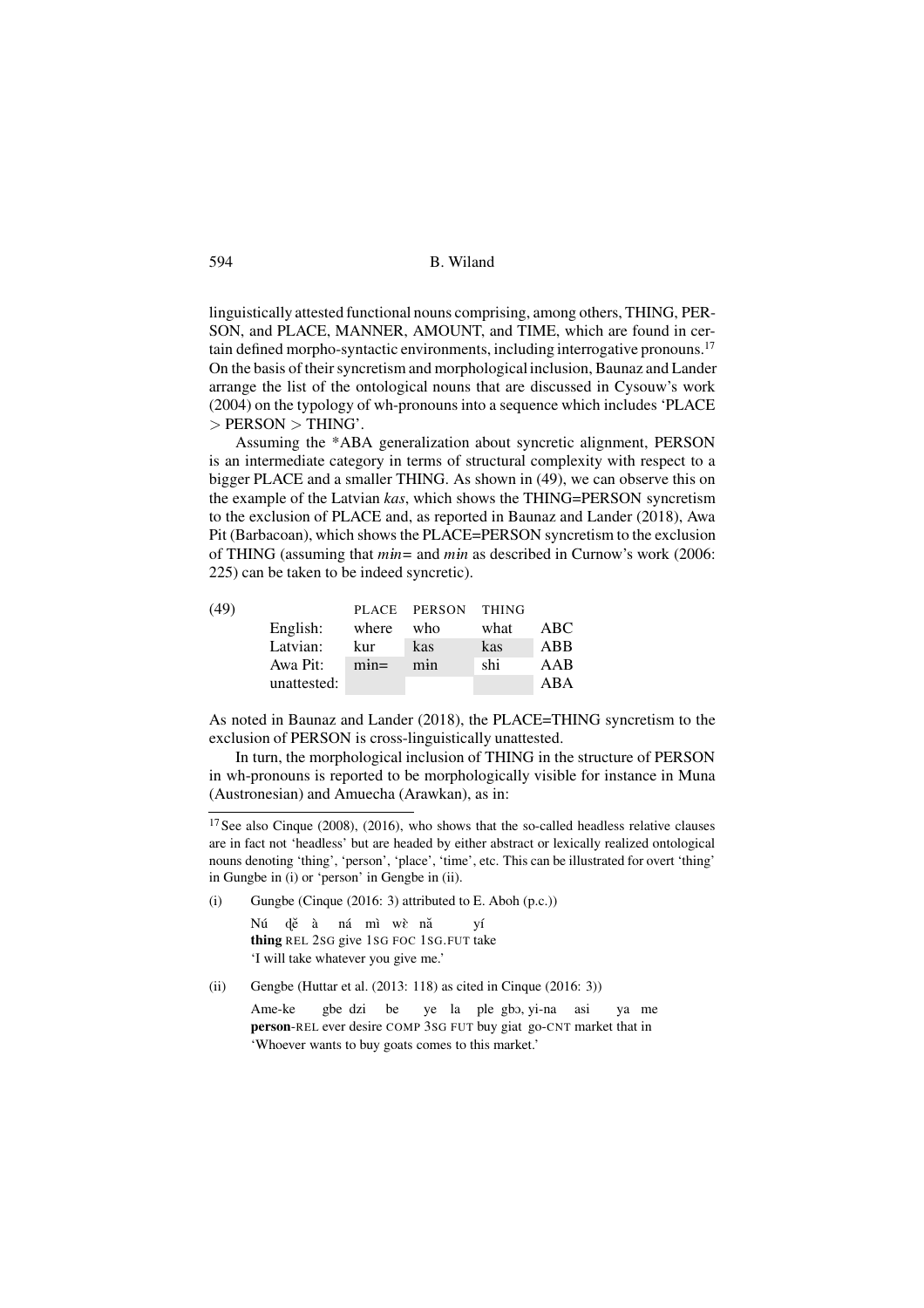- (50) Muna (Van den Berg (1989: sec. 8.6.2) as cited in Baunaz and Lander (2018: 11))
	- (a) hae THING
	- (b) la-hae PERSON
- (51) Amuecha (Wise (1986: 573) as cited in Cysouw (2004))
	- (a) es THING
	- (b) es-eša PERSON

The containment of PERSON in the structure of PLACE is morphologically visible in Sanumá (Yanomaman) and Pipil (Uto-Aztecan):

- (52) Sanumá (Borgman (1990: 67,70))
	- (a) witi PERSON
	- (b) witi ha PLACE
- (53) Pipil (Campbell (1985: 114))
	- (a) ka: PERSON
	- (b) ka:n PLACE

Such morphological forms can be derived if the syntactic representations they realize include the sequence ordered as in (48).

Together with the decomposition of spatial deixis as in (10) and the projection of the WhP layer on its top, the refined structures of the Polish *co* and the Russian *ˇcto* look as in (54a) and (54b)(modulo the case suffix).

(54) (a) Polish *c-* in *co* 'what' (final approximation)

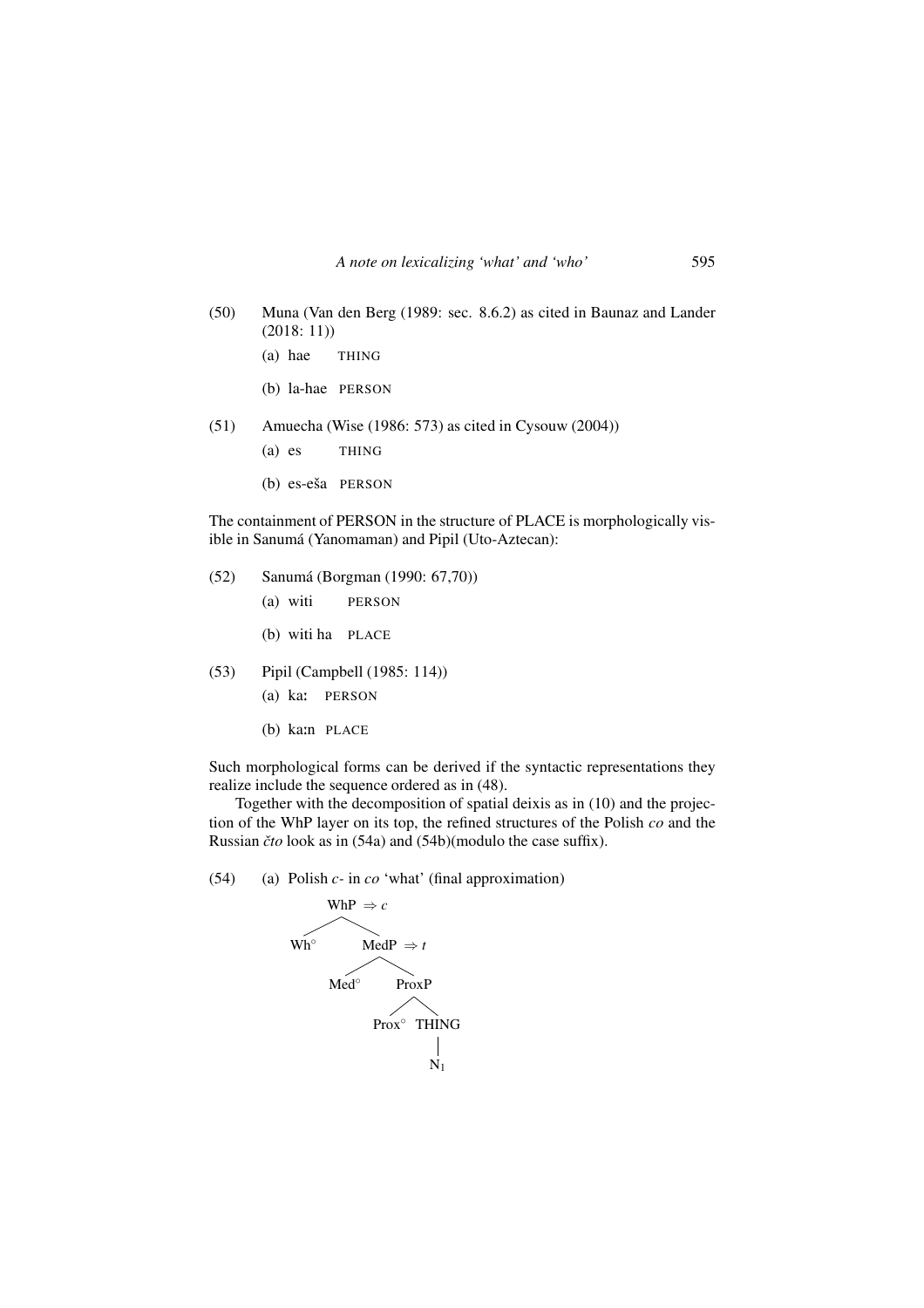596 B. Wiland

(b) Russian *ˇc-* in *ˇcto* 'what' (final approximation)



With refined representations of *co* and *ˇcto*, let us move on to the *k-* prefix in the Russian/Polish *kto* 'who'.

#### 6. *K-* in *kto*

Descriptively speaking, the juxtaposition of *kto* 'who' and *ˇcto*/*co* 'what' indicates that the person vs. kind contrast is marked on the wh-morpheme such that *k-* marks the person and *ˇc*- and *c-* mark the kind.

There is caveat to such a description, though, as it presupposes that both *kto* and *ˇcto*/*co* have an identical stem. If they do, then such a scenario poses a problem for the mechanism of spell-out involving 'subderive' since the feature from the mainline that is provided as the base for the subderivation in (54b) is Prox◦ , the feature that gets spelled out jointly with Wh◦ as *ˇc-*, not as *k-*. To restate the problem, if we have a syntactically identical stem in *kto* and in *ˇcto*/*co*, we are unable to generate the contrast between the wh-exponents *k-* and *ˇc-*/*c*and we are unable capture the fact that *k-* is prefixal while the Polish *c-* is not, either.

An immediate attempt to resolve these problems is to assume that the *t*stems in *ˇcto* and *kto* are syncretic but syntactically distinct, a solution I will consider in what follows. A clue for structural distinction in the stems of kind and person wh-pronouns comes from languages like English where *wh-at* and *wh-o* have non-syncretic stems. If this observation can be extended to the whpronouns in Polish and Russian, then the formation of the left branch realized as *k-* in *kto* is going to be spawned by providing a different base feature from the mainline than Prox $\degree$  in (54b).

Such a result can be obtained if, in agreement with the functional sequence given in (48), person queries include a bigger nominal stem than kind queries, as in (55), the structure which serves as the base for the merger of deictic features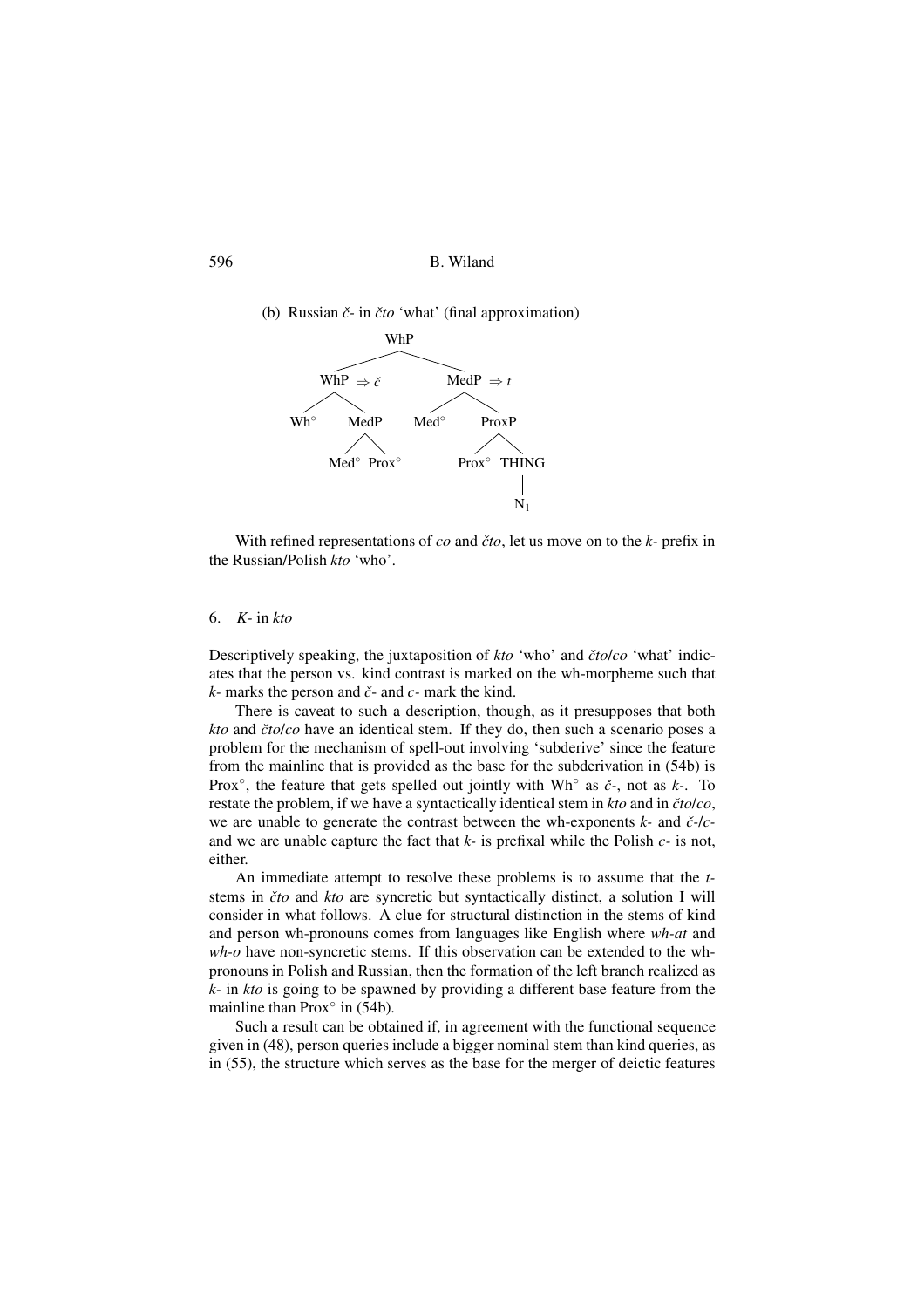and Wh◦ . 18

<sup>18</sup>An immediate question such a representation sparks is whether deictic features are projected on top of PERSON just like they are projected on top of THING (as indicated in (54) and elsewhere) and if so, to what extent is the nominal base in *kto* 'who' structurally associated with a personal pronoun? As pointed out in Lander and Haegeman (2016), the tri-partition of spatial deixis into the proximal, the medial, and the distal mirrors the tri-partition of person features into unmarked person (3rd), participant (2nd), and speaker  $(1st)$ , as in:



In such a decomposition advanced in Bejar (2003) and Vanden Wyngaerd (2018), who follows the description in Cysouw (2003), there are three privative features: 'person', 'participant', and 'speaker'. The 3rd person pronoun consists only of the unmarked 'person' feature, the 2nd person pronoun consists of 'person' and 'participant' features, and the 1st person pronoun consists of all three features.

The internal structures of spatial deixis and personal pronouns share the notions of the unmarked person (or 'speaker/hearer' in description of the distal), the participant (or 'hearer' in the medial), and the speaker. While there are possibly certain other plausible ways of implementing the relation between persons and deictic contrasts (see the relevant discussion in Lander and Haegeman (2016: 13–15)), the most realistic relation between these two categories is (some version of) structural inclusion of the related structures. That is, if the 1st person ('speaker') is contained in the proximal demonstrative pronoun, the resulting structure can be described as 'close to [speaker]'; if the 2nd person ('participant') is contained in the medial demonstrative pronoun, the resulting structure can be described as 'close to [participant]'; if the 3rd (unmarked) person is contained in the distal demonstrative pronoun, the resulting structure can be described as 'far from [person]'.

The issue of how much of a personal pronoun is present in the stem of the personal wh-pronoun is far from clear at this point. However, it is noteworthy that the morphological structure of the 2nd person singular pronoun in Polish, *ty* 'you.2SG', includes the stem *t*and the adjectival case suffix *-y* (cf. footnote 11 on exponents of adjectival declension). This *t-* stem is, thus, syncretic with the medial stem in both kind and, as indicated in (55), person wh-pronouns, in the way predicted by the description of 2nd person pronouns on the basis of spatial deictic features.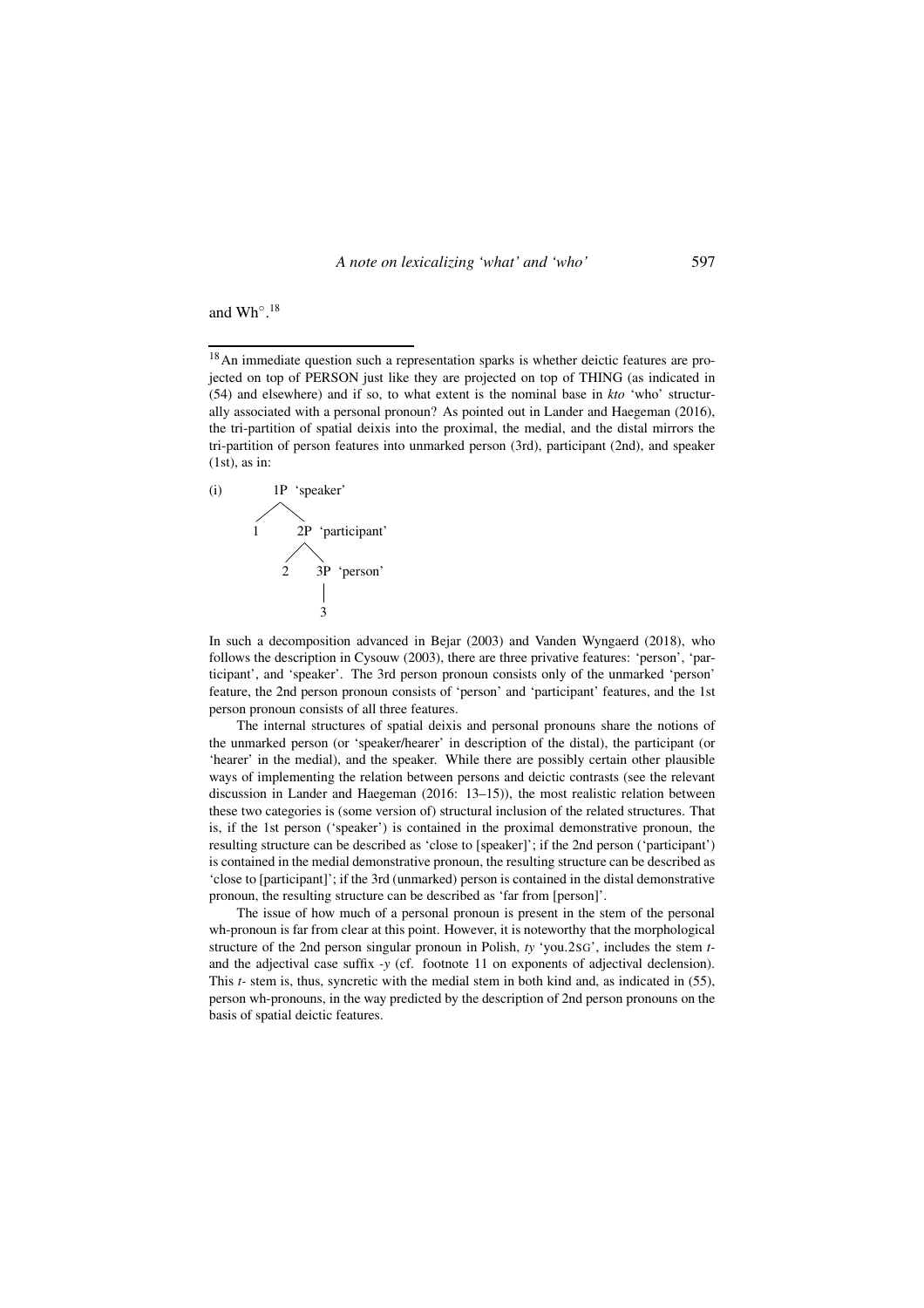

Let us suppose that the lexical entry for *t-* is defined as in (56) and it spells out the MedP node in (55) in both languages (the supposition I will return to shortly).

(56) Lexical entry in Russian and Polish  $[ Med<sup>°</sup> [ Prox<sup>°</sup> [ N<sub>2</sub> [ N<sub>1</sub> ]]] ]$   $\Leftrightarrow t$ -

Given that, as shown in (54), the Polish *c-* and the Russian *ˇc-* spell out the WhP nodes that do not include PERSON in their structures, the merger of Wh<sup>∘</sup> on top of MedP in (57) fails to become spelled out by 'stay' in both languages.



The next step of the spell-out algorithm in (40), 'move' (illustrated for instance in the derivation of the case suffix in (36)), does not result in a successful spell-out either, in which case the wh-marker would come out as the suffix on *t-*, counter fact.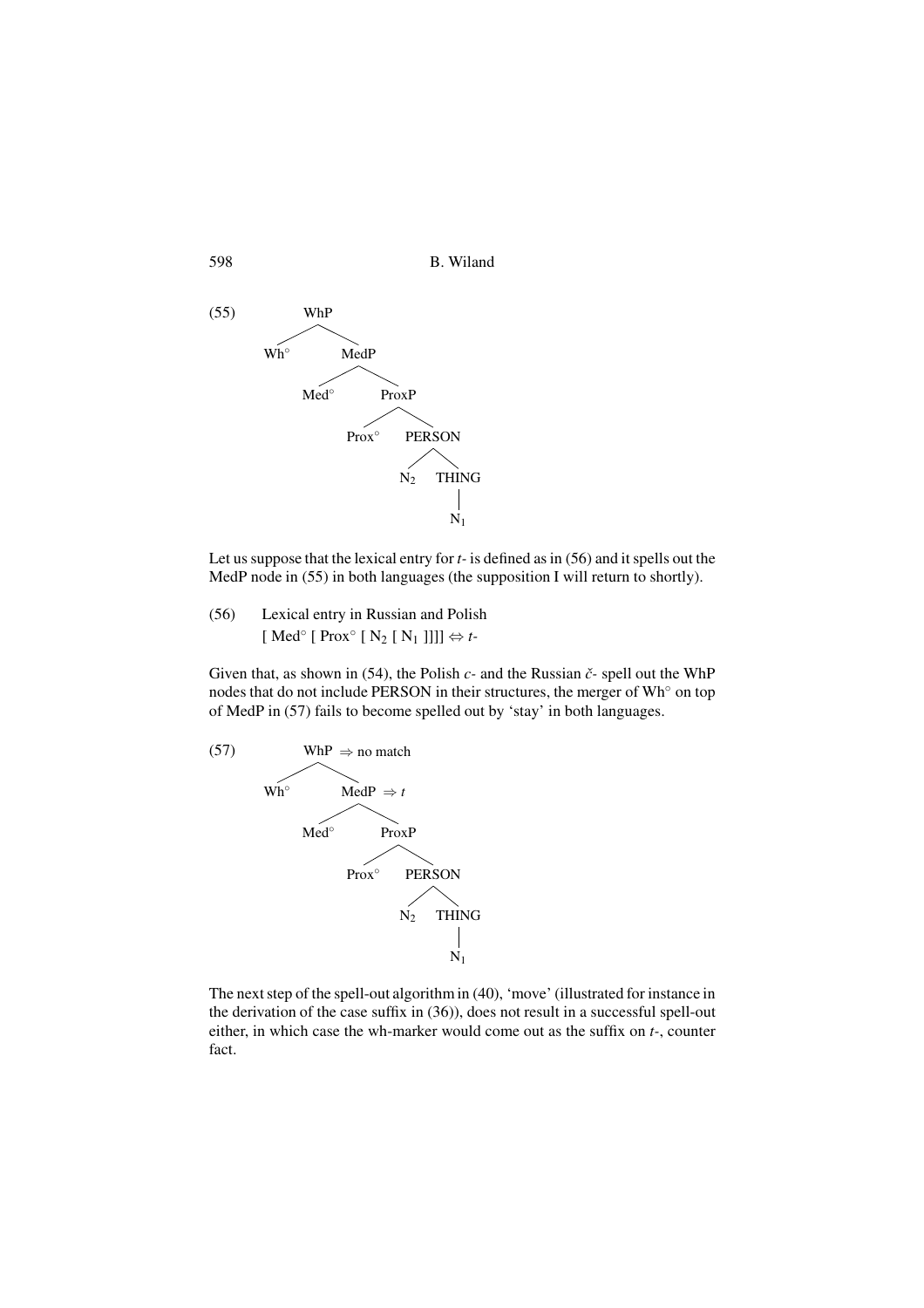In such case, the last-resort operation, 'subderive', is launched. Unlike in the case of the Russian *ˇcto* as in (54b), there are more possible features in the mainline derivation to be provided as the base to spawn the subderivation. If the base feature that becomes provided is the PERSON-forming  $N_2$ , the feature absent in kind queries but present in person queries, the resulting subtree projected up to Wh° in (58) is going to have a different foot than both trees lexicalized by *ˇc-* and *c-* in (54). (For convenience, let us right away indicate that the subtree forming the left branch in (58) gets spelled out as *k-*).

#### (58) Russian and Polish *k-* and *t-* in *kto* 'who' (modulo the case suffix)



In order to spell-out the left branch in (58), there needs to be a different lexical entry than for *ˇc-* or *c-*, which get inserted in the WhP nodes in the representations in (54). As already indicated above, the lexically stored tree that can get inserted in the WhP node in (58) in the spell-out mechanism based on the Superset Principle defined as in (20) is the one in (59), which includes the PERSON-forming feature  $N_2$  in its specification.

(59) Lexical entry in Russian and Polish  $[Wh^{\circ} [Med^{\circ} [Prox^{\circ} [N_2 ]]]] \Leftrightarrow k$ -

On a final note, let us return to the supposition that the lexical entry for the *t-* stem is defined as in (56). With the Superset Principle in (20), which relies on tree structures rather than on feature sets, we are not able to spell-out the MedP nodes in the representations in (54a)-(54b) as subset spell-outs of (56). This is so since the MedP nodes in these derivations and the lexical entry for *t-* in (56) are not structurally contained. We are, thus, left with *ˇc-t-o* 'what' and *k-t-o* 'who' that have syncretic stems whose syntactic representations differ 'in the middle' (i.e. they are not structurally contained).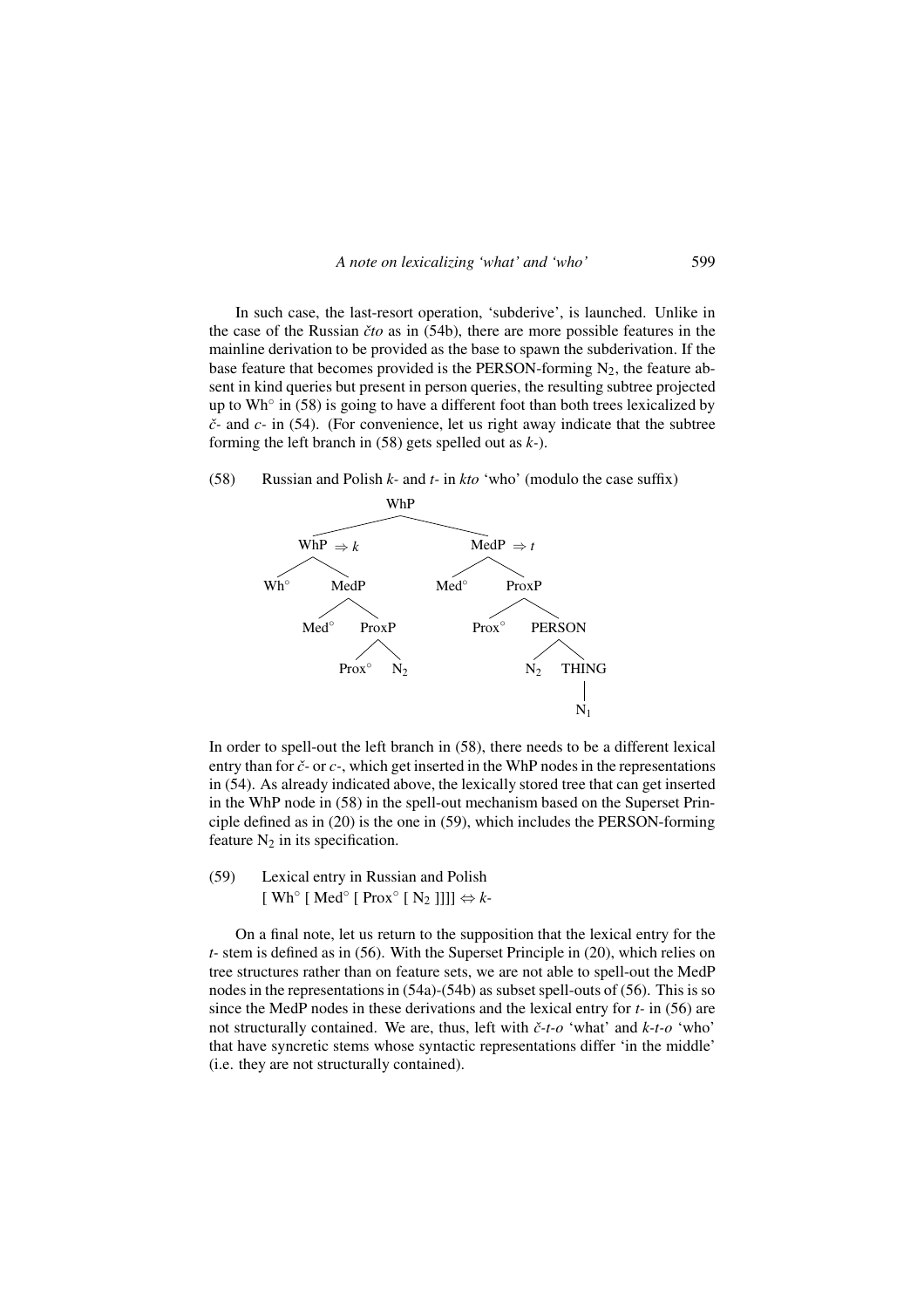600 B. Wiland

One possibility to resolve this problem is to attempt to replace the Superset Principle defined as in (20) with the Revised Superset Principle proposed in Vanden Wyngaerd (2018) and formulated as in:

(60) Revised Superset Principle (RSP) *A lexical entry L may spell out a syntactic node SN if and only if the features of L are a superset of the features dominated by SN.*

The difference between the RSP and the traditional Superset Principle is that the first does not rely on constituency of the lexically stored tree as a prerequisite on the insertion into a syntactic node and replaces this condition with a feature set of the syntactic node. For example, the RSP allows a syntactic tree in (61b) to be realized by an exponent  $\alpha$  of a lexical item in (61a).

(61) (a)  $[X [ Y [ Z ]]] \Leftrightarrow \alpha$ 



Such a result is unobtainable under the classic Superset Principle. Adopting the RSP, we are able to lexicalize the MedP nodes in both *ˇcto*/*co* 'what' in (54) and in *kto* 'who' in (57) with the lexical entry for the *t-* stem defined as in (56).

Let us also note that with two separate lexical entries, one for *ˇc-* in (43) and the other for  $k$ - in (59), we correctly predict the left branch in (54b) to be spelled out by *ˇc-* rather than by *k-*. Despite the fact that the WhP node in (54b) includes a subset of features specified in the lexically stored tree for *k-* in (59), which potentially qualifies for the subset spell-out as *k-* under the RSP, the WhP node in (54b) is lexicalized as *ˇc-*. This is due to the Elsewhere Principle in (21), since the *ˇc-* item in (43) is a better match for the left branch in (54b) than the *k-* item in (59).

Despite the result we can obtain with applying the RSP, there remain certain other options that rely on the classic definition of the Superset Principle to be explored in deriving the *t-* stem syncretism − pointers being an immediate alternative to the RSP (see Caha and Pantcheva (2012) for an illustration of the pointer technology). For this reason, it is safe to conclude that this issue is left only provisionally resolved at this point.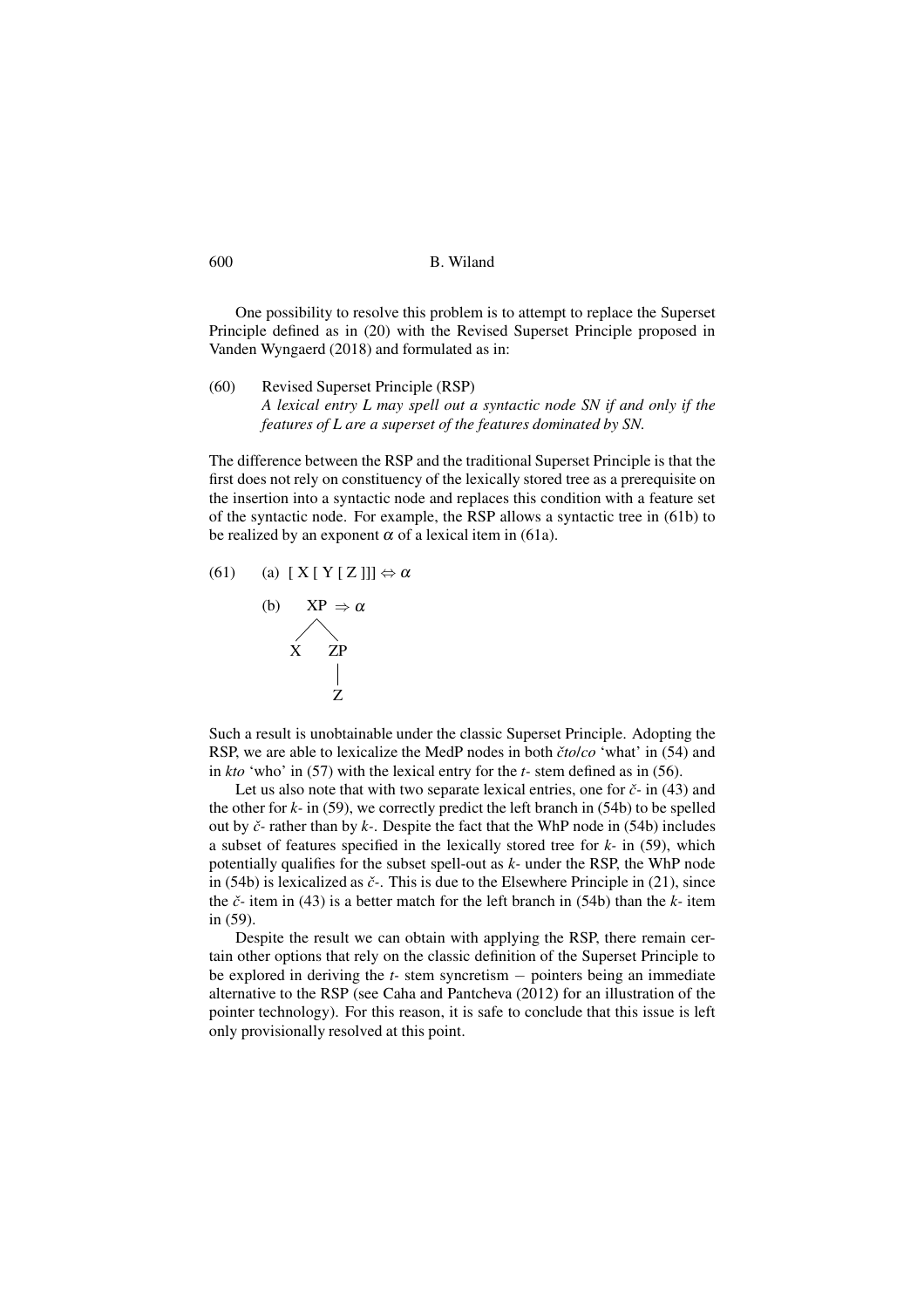## 7. Summary

In a system of lexicalization like in Starke (2018), a feature that cannot be spelled out in the mainline derivation becomes spelled out in its prefix. I have made a case for this kind of derivational mechanism of prefix formation by arguing that it accounts for the contrast between the forms of Russian and Polish lexical items for 'what': *ˇcto* and *co*. I have then explored the possibility that in such a system, the feature composition of a stem provides an insight about the feature composition of its prefix.

#### Acknowledgements

I am indebted to Tobias Scheer, two anonymous reviewers for their excellent comments, and to the audience at the syntax session at the 47th Poznan Linguistic ´ Meeting in September 2017, where an earlier version of this work was presented. Needless to say, all errors are my own responsibility.

This work is part of the project funded by the National Science Center (grant N<sup>o</sup> 2016/2/B/HS2/00619).

## **REFERENCES**

- Baunaz, L. 2018. "Decomposing complementizers: The fseq of French, Modern Greek, Serbo-Croatian and Bulgarian complementizers". In: Baunaz, L., K. De Clercq, L. Haegeman and E. Lander (eds.), *Exploring Nanosyntax*. New York: Oxford University Press. 149–179.
- Baunaz, L. and E. Lander. 2017. "Syncretisms with the nominal complementizer". *Studia Linguistica*.
- Baunaz, L. and E. Lander. 2018. "The internal structure of ontological categories". In: Caha, P., K. De Clercq and G. Vanden Wyngaerd (eds.), *The unpublished manuscript: A collection of LingBuzz papers to celebrate Michal Starke's 50th birthday*. 1–18. [<h](https://ling.auf.net/lingbuzz/003993)ttps://ling.auf.net/lingbuzz/003993>
- Bejar, S. 2003. "Phi-syntax: A theory of agreement". (PhD dissertation, University of Toronto.)
- Bernstein, J. 1997. "Demonstratives and reinforcers". *Lingua* 102. 87–113.
- Bobaljik, J. 2012. *Universals in comparative morphology*. Cambridge, MA: MIT Press.
- Borgman, D. 1990. "Sanuma". In: Derbyshire, D. C. and G. K. Pullum (eds.), *Handbook of Amazonian languages*. Berlin: Mouton de Gruyter. 15–248.
- Caha, P. 2009. "The nanosyntax of case". (PhD dissertation, CASTL/University of Tromsø.)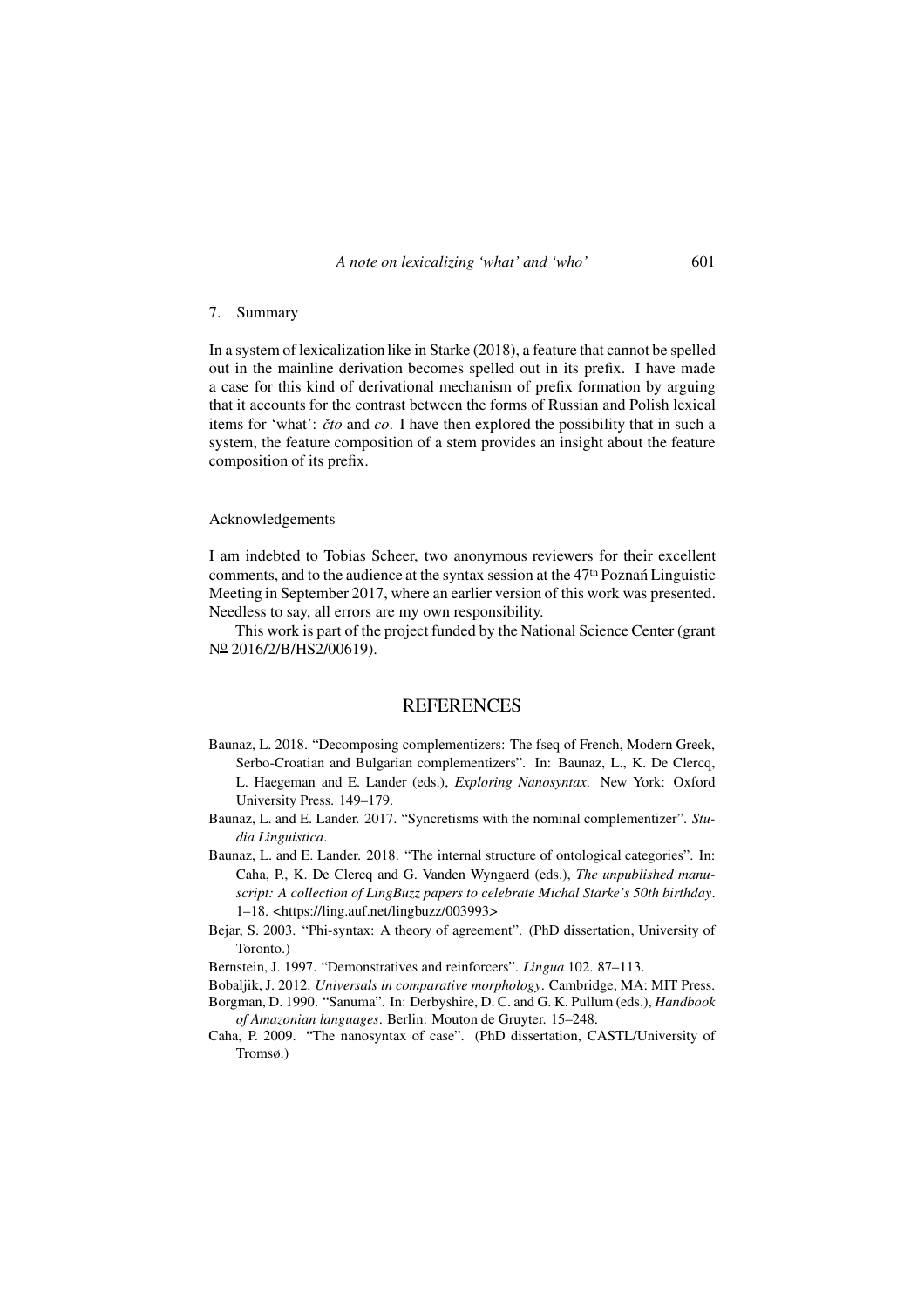- Caha, P. 2011. "The parameters of case marking and spell out driven movement". *Linguistic Variation Yearbook* 10. 32–77.
- Caha, P. and M. Pantcheva. 2012. "Datives cross-linguistically". (Slides for the presentation at CASTL/University of Tromsø, October 23.)
- Campbell, L. 1985. *The Pipil language of El Salvador*. Berlin/New York: Mouton de Gruyter.
- Cinque, G. 2008. "More on the indefinite character of the head of restrictive relatives". *Rivista di Grammatica Generativa* 33. 3–24.
- Cinque, G. 2016. "On the double-headed analysis of 'headless' relative clauses" (ms.). [<https://ling.auf.net/lingbuzz/003224>](https://ling.auf.net/lingbuzz/003224)
- Curnow, T. 2006. "La interrogación y la negación en Awa Pit". *Amerindia* 29/30. 219– 234.
- Cysouw, M. 2003. *The paradigmatic structure of person marking*. Oxford: Oxford University Press.
- Cysouw, M. 2004. "Interrogative words: An exercise in lexical typology" (ms.). ZAS Berlin.
- De Clercq, K. 2018. "Syncretisms and the morphosyntax of negation". In: Baunaz, L., K. De Clercq, L. Haegeman and E. Lander (eds.), *Exploring Nanosyntax*. New York: Oxford University Press. 180–204.
- Dixon, R. M. 1981. "Wargamay". In: Dixon, R. M. and B. Blake (eds.), *Handbook of Australian languages*. Amsterdam: John Benjamins. xxiv–144.
- Endo, Y. and B. Wiland. 2014. "The symmetric syntax between Japanese complex verbs and Slavic prefixes". In: Cardinaletti, A., G. Cinque and Y. Endo (eds.), *On peripheries; Exploring clause initial and clause final positions*. Tokyo: Hituzi Syobo. 141–159.
- Halle, M. and O. Matushansky. 2006. "The morphophonology of Russian adjectival inflection". *Linguistic Inquiry* 37. 351–404.
- Hoji, H., S. Kinsui, Y. Takubo and A. Ueyama. 2003. "The demonstratives in modern Japanese". In: Li, A. and A. Simpson (eds.), *Functional structure(s), form and interpretation: Perspectives from East Asian languages*. London: Routledge. 97– 128.
- Huttar, G. L., E. O. Aboh and F. K. Ameka. 2013. "Relative clauses in Suriname creoles and Gbe languages". *Lingua* 129. 96–123.
- Hyman, L. 2003. "Basaá". In: Nurse, D. and G. Philippson (eds.), *The Bantu languages*. New York: Routledge. 257–282.
- Janssen, T. 2004. "Deixis and reference". In: Booij, G., C. Lehmann and J. Mugdan in collaboration with Kesselheim, W. and S. Skopeteas (eds.), *Morphology: An international handbook on inflection and word-formation*. Berlin: Mouton de Gruyter. 983–997.
- Lander, E. and L. Haegeman. 2016. "The nanosyntax of spatial deixis". *Studia Linguistica* 71. 1–66.
- Pantcheva, M. 2011. "Decomposing path: the nanosyntax of directional expressions". (PhD dissertation, CASTL/University of Tromsø.)
- Redden, J. 1980. *A descriptive grammar of Ewondo*. Carbondale, IL: Department of Linguistics.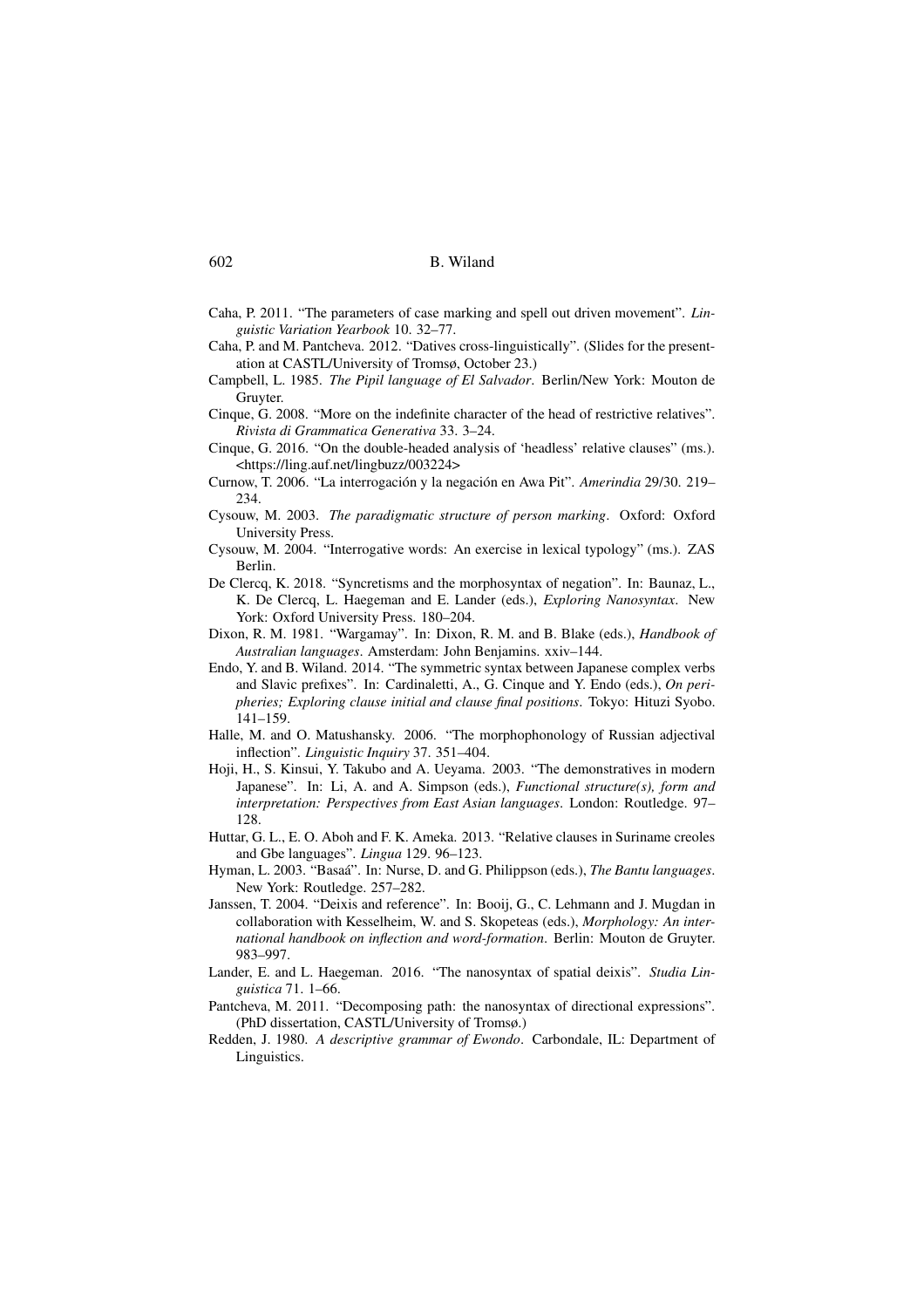- Roehrs, D. 2010. "Demonstrative-reinforcer constructions". *Journal of Comparative Germanic Linguistics* 13. 225–268.
- Ross, M. 2007. "Talking about space: terms of location and direction". In: Ross, M., A. Pawley and M. Osmond (eds.), *The lexicon of Proto Oceanic: The culture and environment of ancestral Oceanic society* (Vol. 2. *The physical environment*). Canberra: ANU E Press. 229–294.
- Scheer, T. 2007. "On the status of word-initial cluster in Slavic (and elsewhere)". In: Compton, R., M. Goledzinowska and U. Savchenko (eds.), *Annual Workshop on Formal Approaches to Slavic Linguistics; The Toronto Meeting 2006*. Ann Arbor: Michigan Slavic Publications. 346–364.
- Starke, M. 2006. "The nanosyntax of participles". (Lectures at the 13th EGG summer school, Olomouc.)
- Starke, M. 2009. "Nanosyntax: A short primer to a new approach to language". *Nordlyd* 36. 1–6.
- Starke, M. 2018. "Complex left branches, spellout and prefixes". In: Baunaz, L., K. De Clercq, L. Haegeman and E. Lander (eds.), *Exploring Nanosyntax*. New York: Oxford University Press. 239–249.
- Taraldsen, T. 2010. "The nanosyntax of Nguni noun class prefixes and concords". *Lingua* 120. 1522–1548.
- Taraldsen Medová, L. and B. Wiland. 2018. "Functional sequence zones and Slavic L>T>N participles". In: Baunaz, L., K. De Clercq, L. Haegeman and E. Lander (eds.), *Exploring Nanosyntax*. New York: Oxford University Press. 305–328.
- Taraldsen Medová, L. and B. Wiland. to appear. "Semelfactives are bigger than degree achievements. The nanosyntax of Czech and Polish semelfactive and degree achievement verb stems". *Natural Language & Linguistic Theory*.
- Van den Berg, R. 1989. *A grammar of the Muna language*. Dordrecht: Foris.
- Vanden Wyngaerd, G. 2018. "The feature structure of pronouns: A probe into multidimensional paradigms". In: Baunaz, L., K. De Clercq, L. Haegeman and E. Lander (eds.), *Exploring Nanosyntax*. New York: Oxford University Press. 275–304.
- Vangsnes, Ø. 2013. "Syncretism and functional expansion in Germanic wh-expressions". *Language Sciences* 36. 47–65.
- Wiland, B. 2012. "Prefix stacking, syncretism, and the syntactic hierarchy". In: Ziková, M. and M. Dočekal (eds.), *Slavic languages in formal grammar; Proceedings of FDSL 8.5, Brno 2010*. Frankfurt am Main: Peter Lang. 307–324.
- Wiland, B. 2018. "Ordering paradoxes in a cross-categorial paradigm: On syncretisms with the declarative complementizer". In: Caha, P., K. De Clercq and G. Vanden Wyngaerd (eds.), *The unpublished manuscript: A collection of LingBuzz papers to celebrate Michal Starke's 50th birthday*. 113–133. [<h](https://ling.auf.net/lingbuzz/003993)ttps://ling.auf.net/lingbuzz/003993>
- Wise, M. R. 1986. "Grammatical characteristics of Preandine Arawakan languages of Peru". In: Derbyshire, D. C. and G. K. Pullum (eds.), *Handbook of Amazonian languages.* Berlin: Mouton de Gruyter. 567–642.